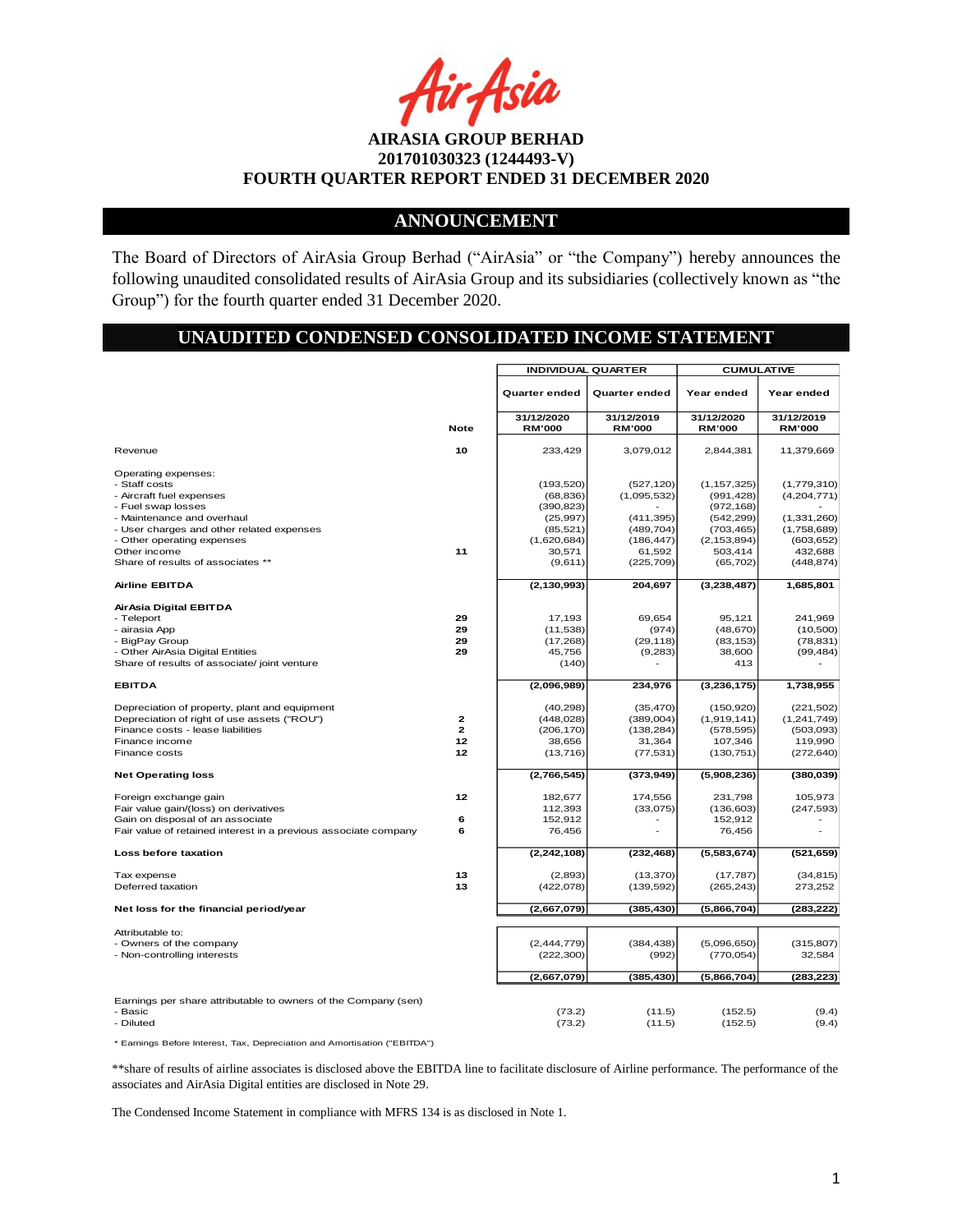•Asia

# **UNAUDITED CONDENSED CONSOLIDATED STATEMENT OF COMPREHENSIVE INCOME**

|                                                                                     |                             | <b>INDIVIDUAL QUARTER</b>   |                             | <b>CUMULATIVE</b>           |
|-------------------------------------------------------------------------------------|-----------------------------|-----------------------------|-----------------------------|-----------------------------|
|                                                                                     | Quarter ended               | Quarter ended               | Year ended                  | Year ended                  |
|                                                                                     | 31/12/2020<br><b>RM'000</b> | 31/12/2019<br><b>RM'000</b> | 31/12/2020<br><b>RM'000</b> | 31/12/2019<br><b>RM'000</b> |
| Net loss for the financial period                                                   | (2,667,079)                 | (385, 430)                  | (5,866,704)                 | (283, 223)                  |
| Other comprehensive income/(loss)                                                   |                             |                             |                             |                             |
| Remeasurement loss on employee benefits liability, net of tax<br>Fair value reserve | (9,450)<br>(1, 163)         | (781)<br>(17, 746)          | (8,602)<br>(206, 708)       | 2,299<br>82,052             |
| Cash flow hedges<br>Foreign currency translation differences                        | 575,152<br>(513, 570)       | 237,132<br>(37, 348)        | (192, 609)<br>(220, 744)    | 516,076<br>(7, 378)         |
| Total comprehensive (loss)/income for the period                                    | (2,616,110)                 | (204, 173)                  | (6,495,367)                 | 309,826                     |
| Total comprehensive income attributable to:                                         |                             |                             |                             |                             |
| Owners of the Company                                                               | (2,310,916)                 | (203, 437)                  | (5,731,671)                 | 275,329                     |
| Non-controlling interests                                                           | (305, 194)                  | (736)                       | (763, 696)                  | 34,497                      |
|                                                                                     | (2,616,110)                 | (204,173)                   | (6, 495, 367)               | 309,826                     |

The condensed consolidated income statement and consolidated statement of comprehensive income should be read in conjunction with the audited financial statements for the financial year ended 31 December 2019 and the accompanying explanatory notes attached to the interim financial statements.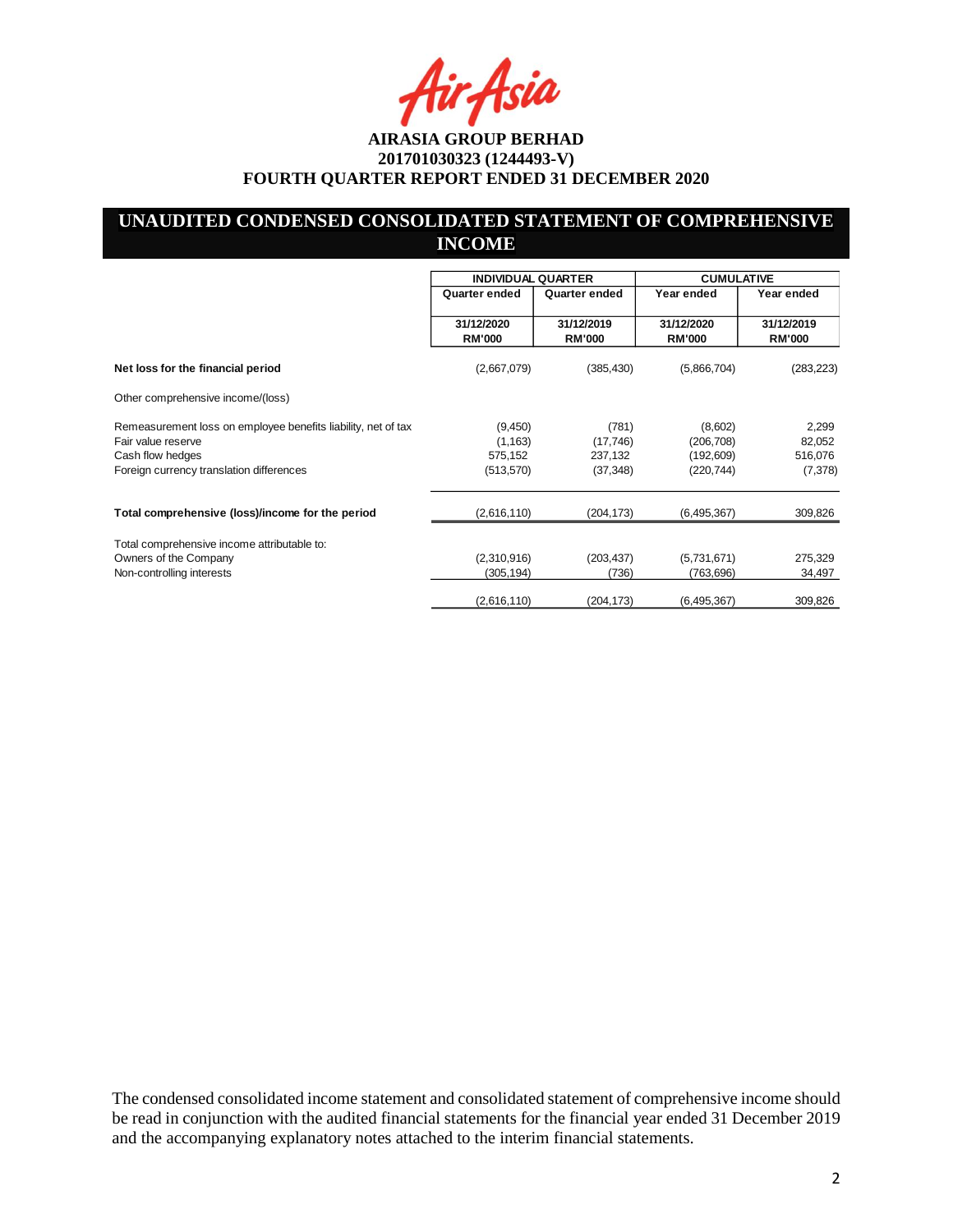4ir<sub>t</sub>Asia

# **UNAUDITED CONDENSED CONSOLIDATED STATEMENT OF FINANCIAL POSITION**

|                                                       | AS AT                       | AS AT                       |
|-------------------------------------------------------|-----------------------------|-----------------------------|
| <b>Note</b>                                           | 31/12/2020<br><b>RM'000</b> | 31/12/2019<br><b>RM'000</b> |
| <b>NON CURRENT ASSETS</b>                             |                             |                             |
| Property, plant and equipment<br>14                   | 1,120,228                   | 1,201,576                   |
| Right of use assets ("ROU")<br>14                     | 9,283,970                   | 11,215,954                  |
| Finance lease receivables<br>14                       | 946,809                     | 927,429                     |
| Investment in associates<br>16                        | 540,252                     | 703,325                     |
| Investment in joint venture                           | 1,332                       |                             |
| 15<br><b>Investment securities</b>                    | 479,116                     | 603,215                     |
| Intangible assets                                     | 640,553                     | 635,024                     |
| Deferred tax assets                                   | 872,729                     | 1,130,830                   |
| Receivables and prepayments<br>17                     | 3,180,756                   | 3,423,984                   |
| Deposits on aircraft purchase                         | 590,179                     | 252,293                     |
| 23<br>Derivative financial instruments                |                             | 208,725                     |
|                                                       | 17,655,924                  | 20,302,355                  |
| <b>CURRENT ASSETS</b>                                 |                             |                             |
| <b>Inventories</b>                                    | 141,421                     | 146,086                     |
| 17<br>Receivables and prepayments                     | 806,410                     | 1,133,011                   |
| Finance lease receivables<br>22                       | 9,891                       | 293,571                     |
| Deposits on aircraft purchase                         |                             | 344,036                     |
| Amounts due from associates                           | 558,053                     | 432,709                     |
| Amounts due from related parties                      | 174,570                     | 107,200                     |
| 23<br>Derivative financial instruments                | 77,808                      | 230,479                     |
| Tax recoverable                                       | 1,457                       | 17,174                      |
| Deposits, bank and cash balances                      | 540,602                     | 2,588,097                   |
|                                                       | 2,310,212                   | 5,292,363                   |
| <b>CURRENT LIABILITIES</b>                            |                             |                             |
| 18<br>Trade and other payables                        | 2,252,259                   | 2,175,150                   |
| 19<br>Aircraft maintenance provisions and liabilities | 251,660                     | 572,312                     |
| Sales in advance                                      | 971,688                     | 1,182,155                   |
| Amounts due to associates                             | 35,907                      | 151,812                     |
| Amounts due to related parties                        | 170,656                     | 260,354                     |
| Borrowings<br>20                                      | 787,060                     | 342,152                     |
| Lease liabilities<br>21                               | 3,532,826                   | 2,271,662                   |
| 22<br>Derivative financial instruments                | 134,655                     | 126,977                     |
| Provision of taxation                                 | 27,718                      | 52,895                      |
|                                                       | 8,164,429                   | 7,135,469                   |
|                                                       |                             |                             |
| <b>NET CURRENT LIABILITIES</b>                        | (5,854,217)                 | (1,843,106)                 |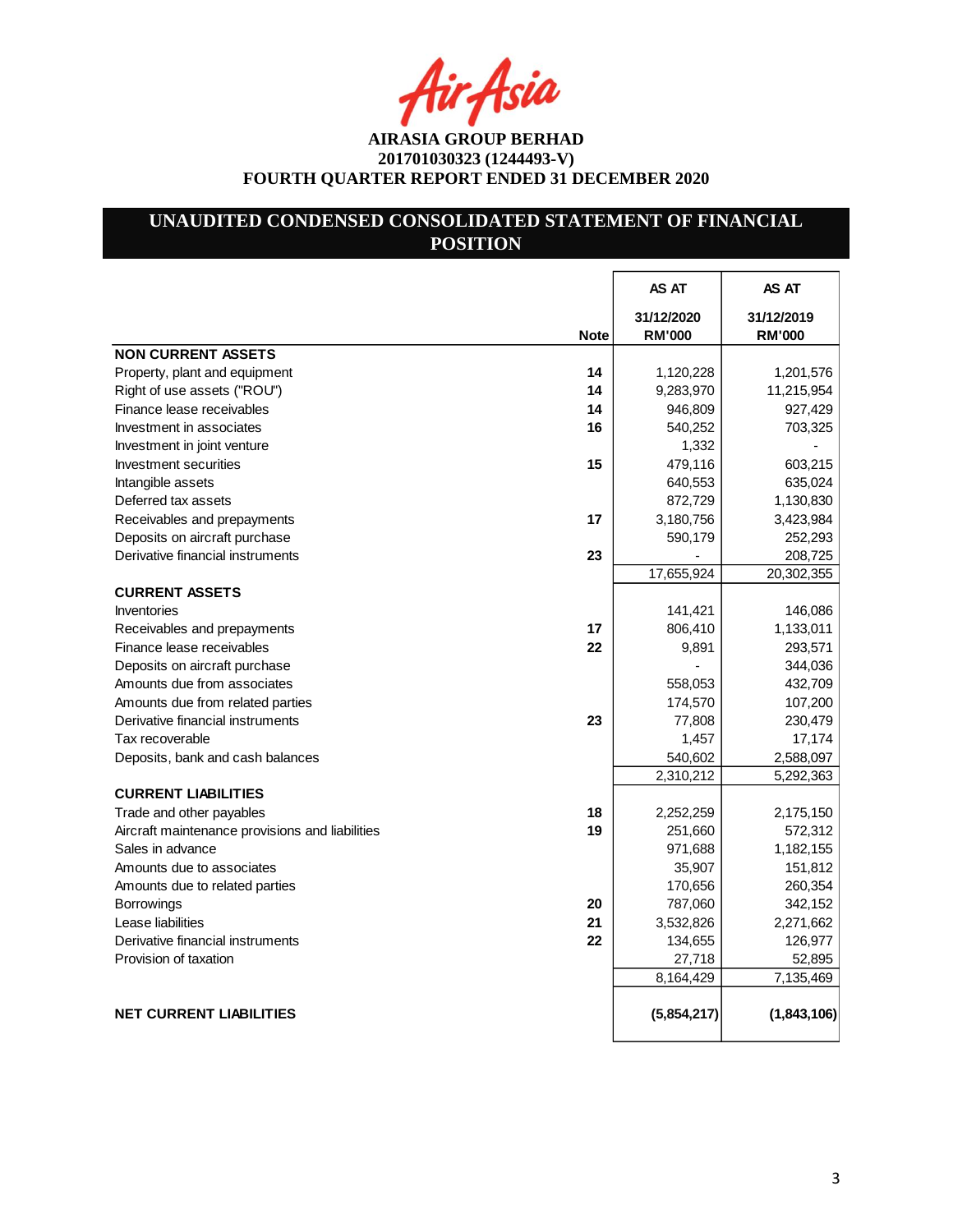Asia

# **UNAUDITED CONDENSED CONSOLIDATED STATEMENT OF FINANCIAL POSITION**

|                                                       | AS AT                       | AS AT                       |
|-------------------------------------------------------|-----------------------------|-----------------------------|
| <b>Note</b>                                           | 31/12/2020<br><b>RM'000</b> | 31/12/2019<br><b>RM'000</b> |
| <b>NON CURRENT LIABILITIES</b>                        |                             |                             |
| 18<br>Trade and other payables                        | 249,723                     | 320,455                     |
| Aircraft maintenance provisions and liabilities<br>19 | 5,157,557                   | 4,720,621                   |
| <b>Borrowings</b><br>20                               | 495,880                     | 86,714                      |
| Lease liabilities<br>21                               | 9,204,057                   | 10,188,139                  |
| Deferred tax liabilities                              | 111,782                     | 84,279                      |
| 22<br>Derivative financial instruments                | 64,818                      | 73,350                      |
| Provision for retirement benefits                     | 102,517                     | 74,951                      |
|                                                       | 15,386,334                  | 15,548,509                  |
|                                                       |                             |                             |
|                                                       | (3,584,627)                 | 2,910,740                   |
|                                                       |                             |                             |
| <b>CAPITAL AND RESERVES</b>                           |                             |                             |
| Share capital                                         | 8,023,268                   | 8,023,268                   |
| Merger deficit                                        | (5,507,594)                 | (5,507,594)                 |
| Other reserves                                        | (261, 842)                  | 147,067                     |
| Foreign exchange reserve                              | (54, 975)                   | 171,137                     |
| Retained earnings                                     | (3,432,198)                 | 1,664,452                   |
|                                                       | (1,233,341)                 | 4,498,330                   |
| Non-controlling interests                             | (2,351,286)                 | (1,587,590)                 |
| <b>Total equity</b>                                   | (3,584,627)                 | 2,910,740                   |
| Net assets per share attributable to ordinary         |                             |                             |
| equity holders of the Company (RM)                    | (0.37)                      | 1.35                        |

The condensed consolidated statement of financial position should be read in conjunction with the audited financial statements for the financial year ended 31 December 2019 and the accompanying explanatory notes attached to the interim financial statements.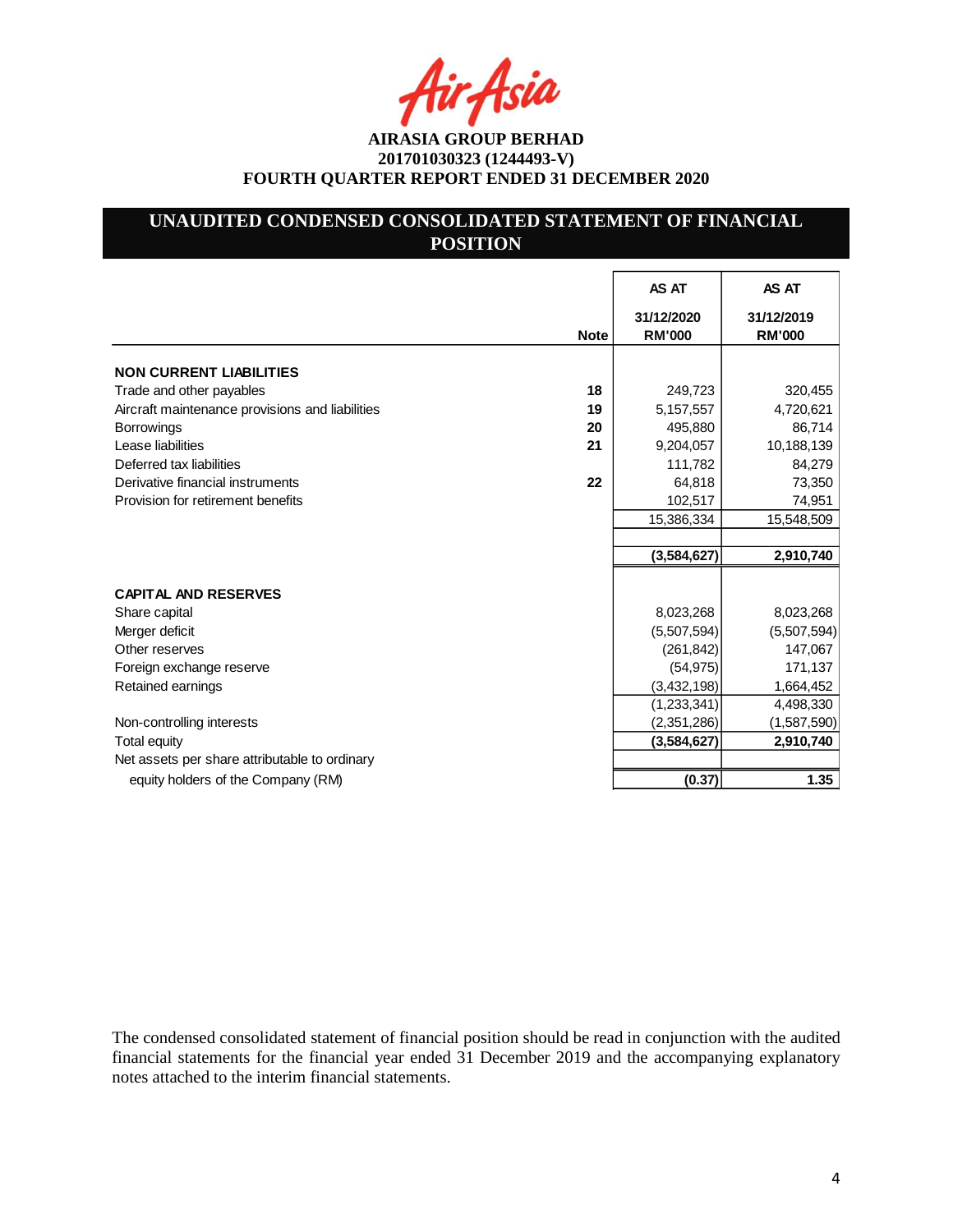

# **UNAUDITED CONDENSED CONSOLIDATED STATEMENT OF CHANGES IN EQUITY**

|                                                                                    | Attributable to owners of the Company                |                                   |                                           |                                                 |                                                |                                        |                                                                                  |                                       |                                      |                                                   |                                      |
|------------------------------------------------------------------------------------|------------------------------------------------------|-----------------------------------|-------------------------------------------|-------------------------------------------------|------------------------------------------------|----------------------------------------|----------------------------------------------------------------------------------|---------------------------------------|--------------------------------------|---------------------------------------------------|--------------------------------------|
|                                                                                    | <b>Number</b><br>of shares<br>'000                   | Share<br>Capital<br><b>RM'000</b> | Merger<br><b>Deficit</b><br><b>RM'000</b> | Foreign<br>exchange<br>reserve<br><b>RM'000</b> | Cash flow<br>hedge<br>reserve<br><b>RM'000</b> | Fair value<br>reserve<br><b>RM'000</b> | Remeasure-<br>ment loss on<br>employee<br>benefits<br>liability<br><b>RM'000</b> | Retained<br>earnings<br><b>RM'000</b> | Total<br><b>RM'000</b>               | Non-<br>controlling<br>interests<br><b>RM'000</b> | Total<br>equity<br><b>RM'000</b>     |
| At 1 January 2020                                                                  | 3,341,974                                            | 8,023,268                         | (5,507,594)                               | 171,137                                         | 38,466                                         | 103,768                                | 4,833                                                                            | 1,664,452                             | 4,498,330                            | (1,587,590)                                       | 2,910,740                            |
| Net profit for the financial period<br>Other comprehensive income                  |                                                      |                                   | $\overline{\phantom{a}}$                  | (226, 112)                                      | $\overline{\phantom{a}}$<br>(195, 495)         | (206, 708)                             | $\blacksquare$<br>(6,706)                                                        | (5,096,650)                           | (5,096,650)<br>(635, 021)            | (770, 054)<br>6,358                               | (5,866,704)<br>(628, 663)            |
| At 31 December 2020                                                                | 3,341,974                                            | 8,023,268                         | (5,507,594)                               | (54, 975)                                       | (157,029)                                      | (102, 940)                             | (1, 873)                                                                         | (3,432,198)                           | (1, 233, 341)                        | (2,351,286)                                       | (3,584,627)                          |
| At 1 January 2019                                                                  | 3,341,974                                            | 8,023,268                         | (5,507,594)                               | 178,515                                         | (477, 610)                                     | 21,716                                 | 4,447                                                                            | 5,389,072                             | 7,631,814                            | (1,622,087)                                       | 6,009,727                            |
| Net profit for the financial period<br>Other comprehensive income<br>Dividend paid | $\overline{\phantom{a}}$<br>$\overline{\phantom{a}}$ |                                   |                                           | (7,378)                                         | $\overline{\phantom{a}}$<br>516,076            | 82,052                                 | ٠<br>386<br>$\blacksquare$                                                       | (315, 807)<br>(3,408,813)             | (315, 807)<br>591,136<br>(3,408,813) | 32,584<br>1,913<br>$\overline{\phantom{a}}$       | (283, 223)<br>593,049<br>(3,408,813) |
| At 31 December 2019                                                                | 3,341,974                                            | 8,023,268                         | (5,507,594)                               | 171,137                                         | 38,466                                         | 103,768                                | 4,833                                                                            | 1,664,452                             | 4,498,330                            | (1,587,590)                                       | 2,910,740                            |

The condensed consolidated statement of changes in equity should be read in conjunction with the audited financial statements for the financial year ended 31 December 2019 and the accompanying explanatory notes attached to the interim financial statements.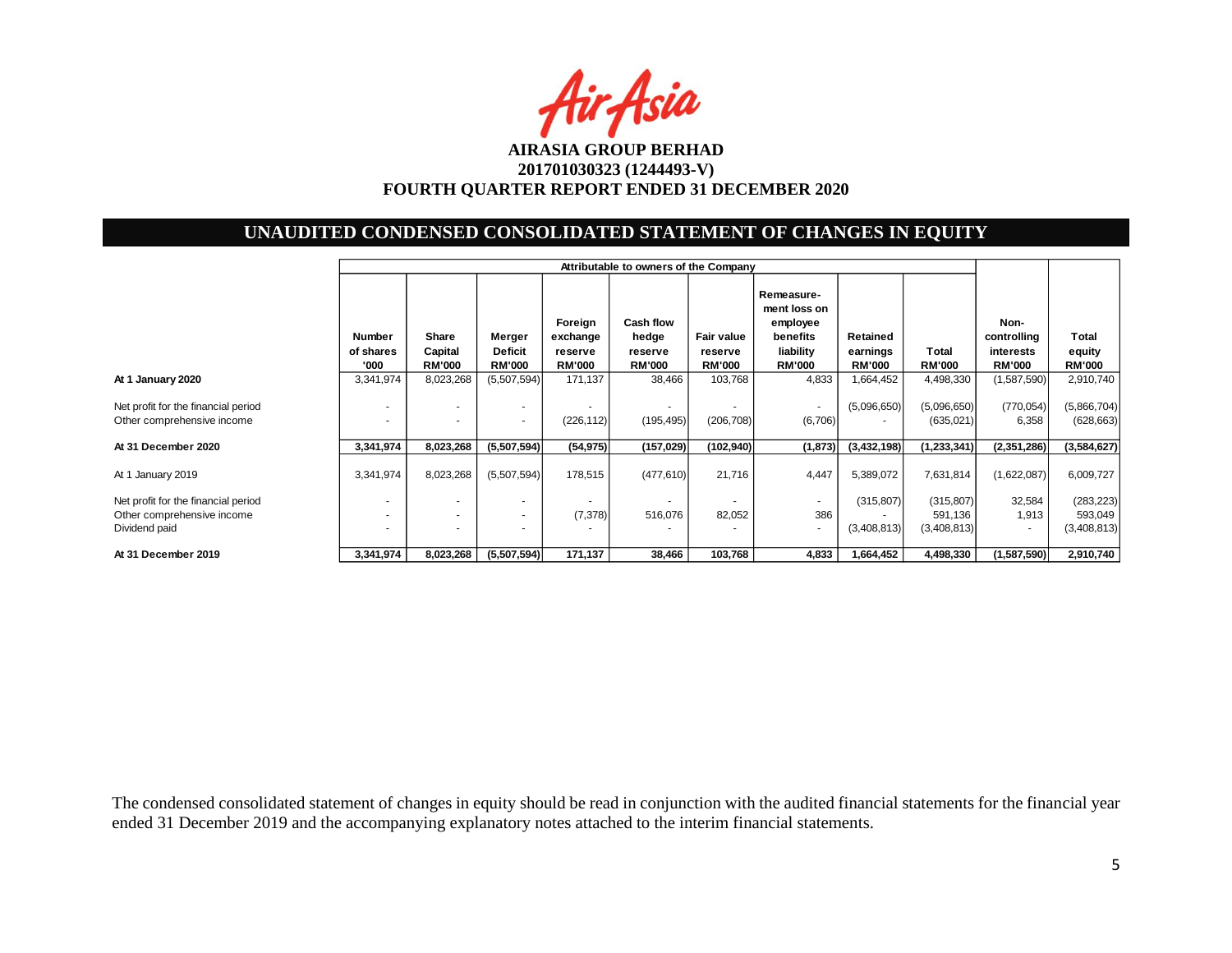fir<sub>i</sub>fsia

# **UNAUDITED CONDENSED CONSOLIDATED CASH FLOW STATEMENTS**

|                                                                 | <b>PERIOD ENDED</b>         | <b>PERIOD ENDED</b>         |
|-----------------------------------------------------------------|-----------------------------|-----------------------------|
|                                                                 | 31/12/2020<br><b>RM'000</b> | 31/12/2019<br><b>RM'000</b> |
| <b>CASH FLOWS FROM OPERATING ACTIVITIES</b>                     |                             |                             |
| Loss before taxation                                            | (5,583,674)                 | (521,660)                   |
| Adjustments:                                                    |                             |                             |
| Property, plant and equipment                                   |                             |                             |
| - Depreciation                                                  | 150,920                     | 221,502                     |
| - Gain on disposal                                              | (378, 399)                  | (101, 544)                  |
| ROU and Finance lease receivables                               |                             |                             |
| - Depreciation                                                  | 1,919,141                   | 1,241,749                   |
| - Impairment                                                    | 579,269                     |                             |
| - Gain on derecognition                                         |                             | (22, 458)                   |
| Intangible assets                                               |                             |                             |
| - Amortisation                                                  | 2,415                       | 471                         |
| Provision for retirement benefit                                | 5,382                       | 16,343                      |
| Impairment of receivables, related parties, joint ventures and  |                             |                             |
| investment securities                                           | 1,299,930                   | 5,415                       |
| Gain on partial disposal of shares in an associate              | (152, 912)                  |                             |
| Remeasurement gain on retained interest in a previous associate | (76, 456)                   |                             |
| Fair value loss on derivative financial intruments              | 136,603                     | 247,593                     |
| Share of results of associates and joint venture                | 65,289                      | 448,874                     |
| Net unrealised foreign exchange (gain)/losses                   | (223, 284)                  | (125, 146)                  |
| Dividend income from:                                           |                             |                             |
| - investment securities                                         | (5,033)                     | (6,330)                     |
| Interest expense                                                | 130,751                     | 262,640                     |
| Interest on lease liabilities                                   | 578,595                     | 503,093                     |
| Interest income                                                 | (107, 346)                  | (119,990)                   |
|                                                                 | (1,658,808)                 | 2,050,552                   |
| <b>Changes in working capital</b>                               |                             |                             |
| Inventories                                                     | 6,969                       | (38, 547)                   |
| Receivables and prepayments                                     | 293,591                     | 154,254                     |
| Trade and other payables and provisions                         | 783,380                     | 452,064                     |
| Sales in advance                                                | (234, 200)                  | 41,555                      |
| Intercompany balances                                           | (1,282,331)                 | 15,918                      |
| Cash (used in)/generated from operations                        | (2,091,399)                 | 2,675,796                   |
| Interest paid                                                   | (58, 707)                   | (192,968)                   |
| Interest received                                               | 10,905                      | 37,348                      |
| Tax (paid)/recovered                                            | (3,905)                     | 9,741                       |
| Retirement benefit paid                                         | (8,601)                     | (7,099)                     |
| Net cash (used in)/ generated from operating activities         | (2, 151, 707)               | 2,522,818                   |
|                                                                 |                             |                             |

 $\mathsf{I}$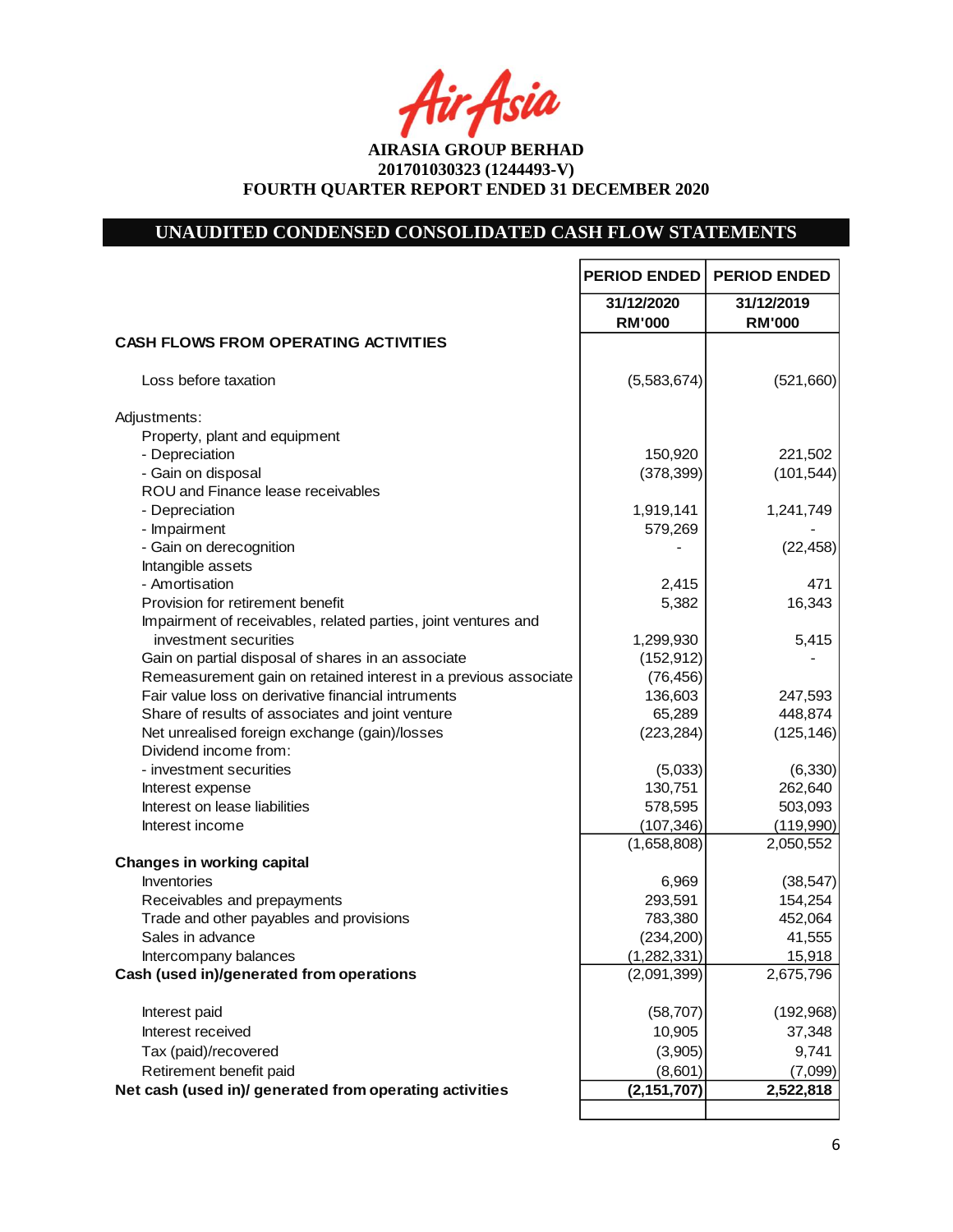Asia

**AIRASIA GROUP BERHAD 201701030323 (1244493-V) FOURTH QUARTER REPORT ENDED 31 DECEMBER 2020**

# **UNAUDITED CONDENSED CONSOLIDATED CASH FLOW STATEMENTS**

|                                                                        | <b>PERIOD ENDED</b>         | <b>PERIOD ENDED</b>         |
|------------------------------------------------------------------------|-----------------------------|-----------------------------|
|                                                                        | 31/12/2020<br><b>RM'000</b> | 31/12/2019<br><b>RM'000</b> |
| <b>CASH FLOWS FROM INVESTING ACTIVITIES</b>                            |                             |                             |
| Property, plant and equipment                                          |                             |                             |
| - Additions                                                            | (172, 174)                  | (295, 686)                  |
| - Proceeds from disposal                                               | 237,372                     | 4,799,035                   |
| Addition in intangible assets                                          | (7, 944)                    | (10, 278)                   |
| Additional deposit for aircraft purchase                               |                             | (39, 287)                   |
| Refund of deposits for aircraft                                        |                             | 417,900                     |
| Acquisition of                                                         |                             |                             |
| - subsidiaries, net of cash acquired                                   |                             | (3, 415)                    |
| - other investments                                                    |                             | (34, 482)                   |
| Net movement other investments                                         | (4,600)                     |                             |
| Additional investments in investment securities                        |                             | (8,821)                     |
| Additional subscription of shares in associates                        |                             | (280, 482)                  |
| Loans to an associate                                                  |                             | (165, 376)                  |
| Investment in joint venture                                            | (2,025)                     |                             |
| Proceeds from partial disposal of interest in an associate             | 152,912                     |                             |
| Dividend received from:                                                |                             |                             |
| - investment securities                                                | 3,637                       | 6,330                       |
| Finance lease receivables                                              | 162,047                     | 398,322                     |
| Net cash generated from investing activities                           | 369,225                     | 4,783,760                   |
| <b>CASH FLOWS FROM FINANCING ACTIVITIES</b>                            |                             |                             |
| Proceeds from borrowings                                               | 978,785                     | 710,724                     |
| Dividends paid                                                         |                             | (3,408,813)                 |
| Interest on lease liabilities                                          | (578, 595)                  | (503,093)                   |
| Repayment of borrowings and lease liabilities                          | (739, 720)                  | (4,885,727)                 |
| Net cash used in financing activities                                  | (339, 530)                  | (8,086,909)                 |
|                                                                        |                             |                             |
| <b>NET DECREASE FOR THE FINANCIAL PERIOD</b>                           | (2, 122, 012)               | (780, 331)                  |
| <b>CASH AND CASH EQUIVALENTS AT BEGINNING</b><br>OF THE FINANCIAL YEAR | 2,588,097                   | 3,326,921                   |
| <b>CURRENCY TRANSLATION DIFFERENCES</b>                                | 74,518                      | 41,507                      |
| <b>CASH AND CASH EQUIVALENTS AT END OF</b><br><b>FINANCIAL YEAR</b>    | 540,602                     | 2,588,097                   |

The condensed consolidated cash flow statements should be read in conjunction with the audited financial statements for the financial year ended 31 December 2019 and the accompanying explanatory notes attached to the interim financial statements.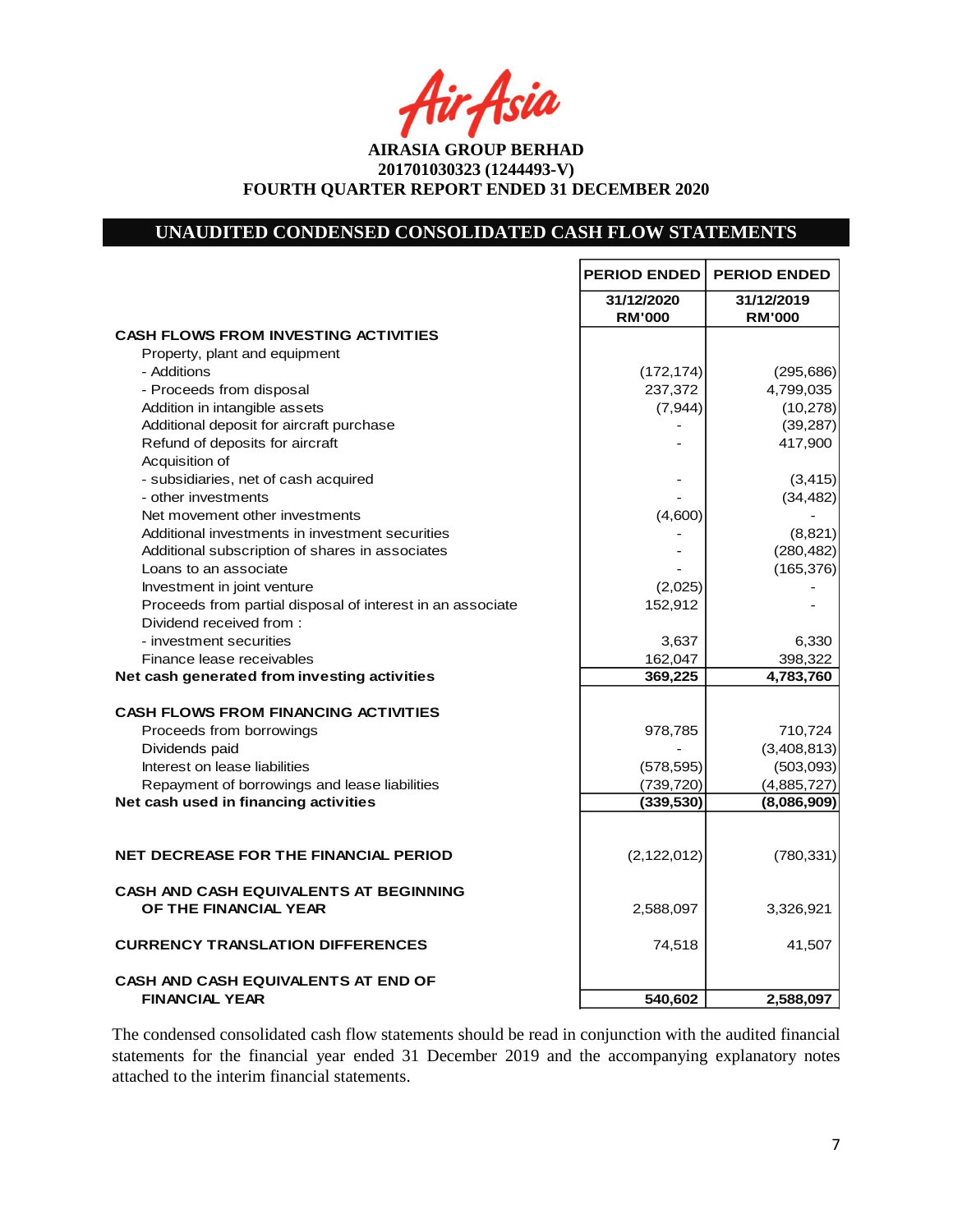Asia

**AIRASIA GROUP BERHAD 201701030323 (1244493-V) FOURTH QUARTER REPORT ENDED 31 DECEMBER 2020**

# **NOTES TO THE QUARTERLY REPORT**

#### **1. Basis of preparation**

The Interim Financial Report is unaudited and has been prepared in accordance with paragraph 9.22 and Appendix 9B of Bursa Malaysia Securities Berhad's ("Bursa Malaysia") Listing Requirements. The Consolidated Income Statement on page 1 has been presented to better reflect the Airline and Digital activities of the Group.

The Interim Financial Statements should be read in conjunction with the audited financial statements for the year ended 31 December 2019. The explanatory notes attached to the interim financial statements provide an explanation of events and transactions that are significant for understanding of the changes in the financial position and performance of the Group since the year ended 31 December 2019.

The Consolidated Income Statement for the quarter ended 31 December 2020, in compliance with MFRS134: Interim Financial Reporting is as follows:

|                                                                 | <b>INDIVIDUAL QUARTER</b>   |                             | <b>CUMULATIVE</b>           |                             |
|-----------------------------------------------------------------|-----------------------------|-----------------------------|-----------------------------|-----------------------------|
|                                                                 | <b>Quarter ended</b>        | <b>Quarter ended</b>        | Year ended                  | Year ended                  |
|                                                                 | 31/12/2020<br><b>RM'000</b> | 31/12/2019<br><b>RM'000</b> | 31/12/2020<br><b>RM'000</b> | 31/12/2019<br><b>RM'000</b> |
| Revenue                                                         | 267,435                     | 3,226,229                   | 3,136,274                   | 11,860,403                  |
| Operating expenses:                                             |                             |                             |                             |                             |
| - Staff costs                                                   | (215, 354)                  | (553, 129)                  | (1, 179, 159)               | (1,876,196)                 |
| - Depreciation of property, plant and equipment                 | (488, 326)                  | (424, 474)                  | (2,070,061)                 | (1,463,251)                 |
| - Aircraft fuel expenses                                        | (68, 836)                   | (1,095,532)                 | (991, 428)                  | (4,204,771)                 |
| - Fuel swap losses                                              | (390, 823)                  |                             | (972, 168)                  |                             |
| - Maintenance and overhaul                                      | (25, 997)                   | (411, 395)                  | (542, 299)                  | (1,331,260)                 |
| - User charges and other related expenses                       | (85, 521)                   | (489, 704)                  | (703, 465)                  | (1,758,689)                 |
| - Other operating expenses                                      | (1,678,369)                 | (339, 922)                  | (2,582,208)                 | (1, 150, 485)               |
| Other income                                                    | 110,227                     | 124,138                     | 663,567                     | 648,826                     |
| <b>Operating (loss)/profit</b>                                  | (2,575,564)                 | 36,211                      | (5,240,947)                 | 724,577                     |
| Finance income                                                  | 38.656                      | 31,364                      | 107,346                     | 119,990                     |
| Finance costs                                                   | (219, 886)                  | (215, 815)                  | (709, 346)                  | (775, 733)                  |
| Net operating (loss)/profit                                     | (2,756,794)                 | (148, 240)                  | (5,842,947)                 | 68,834                      |
| Share of results of associates / joint venture                  | (9,751)                     | (225, 709)                  | (65, 289)                   | (448, 874)                  |
| Foreign exchange gains                                          | 182.677                     | 174,556                     | 231,798                     | 105,973                     |
| Fair value gain/(loss) on derivatives                           | 112,393                     | (33,075)                    | (136, 603)                  | (247, 593)                  |
| Gain on disposal of an associate                                | 152,912                     |                             | 152,912                     |                             |
| Fair value of retained interest in a previous associate company | 76,456                      |                             | 76,456                      |                             |
| Loss before taxation                                            | (2, 242, 108)               | (232, 468)                  | (5,583,674)                 | (521,660)                   |
| Tax expense                                                     | (2,893)                     | (13, 370)                   | (17, 787)                   | (34, 815)                   |
| Deferred taxation                                               | (422,078)                   | (139, 592)                  | (265, 243)                  | 273,252                     |
| Net loss for the financial period                               | (2,667,079)                 | (385, 430)                  | (5,866,704)                 | (283, 223)                  |

The condensed consolidated income statements should be read in conjunction with the audited financial statements for the financial year ended 31 December 2019 and the accompanying explanatory notes attached to the interim financial statements.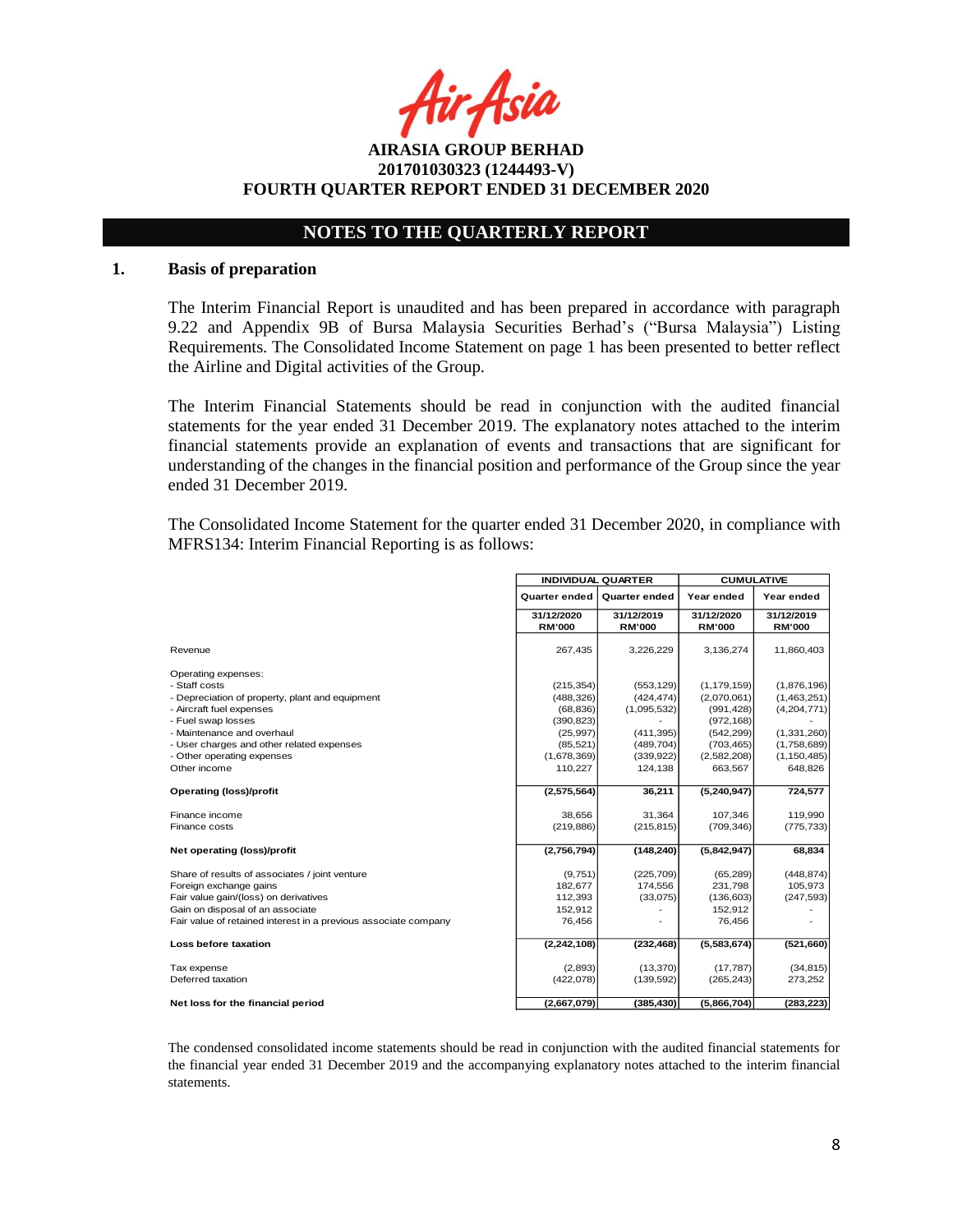fir<sub>t</sub>Asia

**AIRASIA GROUP BERHAD 201701030323 (1244493-V) FOURTH QUARTER REPORT ENDED 31 DECEMBER 2020**

# **NOTES TO THE UNAUDITED FINANCIAL STATEMENTS**

#### **2. Summary of significant accounting policies**

The accounting policies and methods of computation adopted for the interim financial statements are consistent with those adopted for the Audited Financial Statements for the financial year ended 31 December 2019. Details of standards, amendments to published standards and interpretations to existing standards that are applicable to the Group with effect from 1 January 2020 or later are provided in the notes to the financial statements in the Audited Financial Statements of the Group for the financial year ended 31 December 2019. The Group did not early adopt any new standards, amendments to published standards and interpretation to existing standards.

For the beginning of the financial year 1 January 2020, the standards that becomes effective does not have any material impact to the financial statements of the Group and the Company for the year.

On 1 June 2020, Malaysian Accounting Standards Board issued an Amendment to MFRS 16: Covid 19 Related Rent Concessions that can be applied for annual reporting periods beginning on or after 1 June 2020 where earlier application is also permitted. The accounting standard provides a practical expedient, whereby the lessee may elect not to assess whether a rent concession granted by lessors (which can include waiver, deferral or extension for the period of up until 30 June 2021) is a lease modification. A lessee that makes this election shall account for any change in lease payments resulting from the rent concession the same way it would account for the change in applying this Standard if the change were not a lease modification.

#### **3. Auditors' report on preceding annual financial statements**

The auditors have expressed an unqualified opinion with an emphasis of matter on material uncertainty relating to going concern, in view of the current economic condition and Covid-19 Pandemic, in respect of the Company's audited financial statements for the financial year ended 31 December 2019 in their report dated 6 July 2020. The Emphasis of matter by Independent Auditors were as follows:

"We draw attention to Note 2.1 and Note 48 to the financial statements, which indicate that the Group has a net loss of RM283 million for the financial year ended 31 December 2019 and the current liabilities exceeded its current assets by RM1,843 million. Further, in early 2020, the global economy, in particular the commercial airlines industry, faces uncertainty as a result of the unprecedented COVID-19 pandemic. The travel and border restrictions implemented by countries around the world has led to a significant fall in demand for air travel which impacted the Group's financial performance and cash flows. These events or conditions, along with other matters as set forth in Note 2.1 and Note 48 to the financial statements, indicate existence of material uncertainties that may cast significant doubt on the Group's and the Company's ability to continue as a going concern."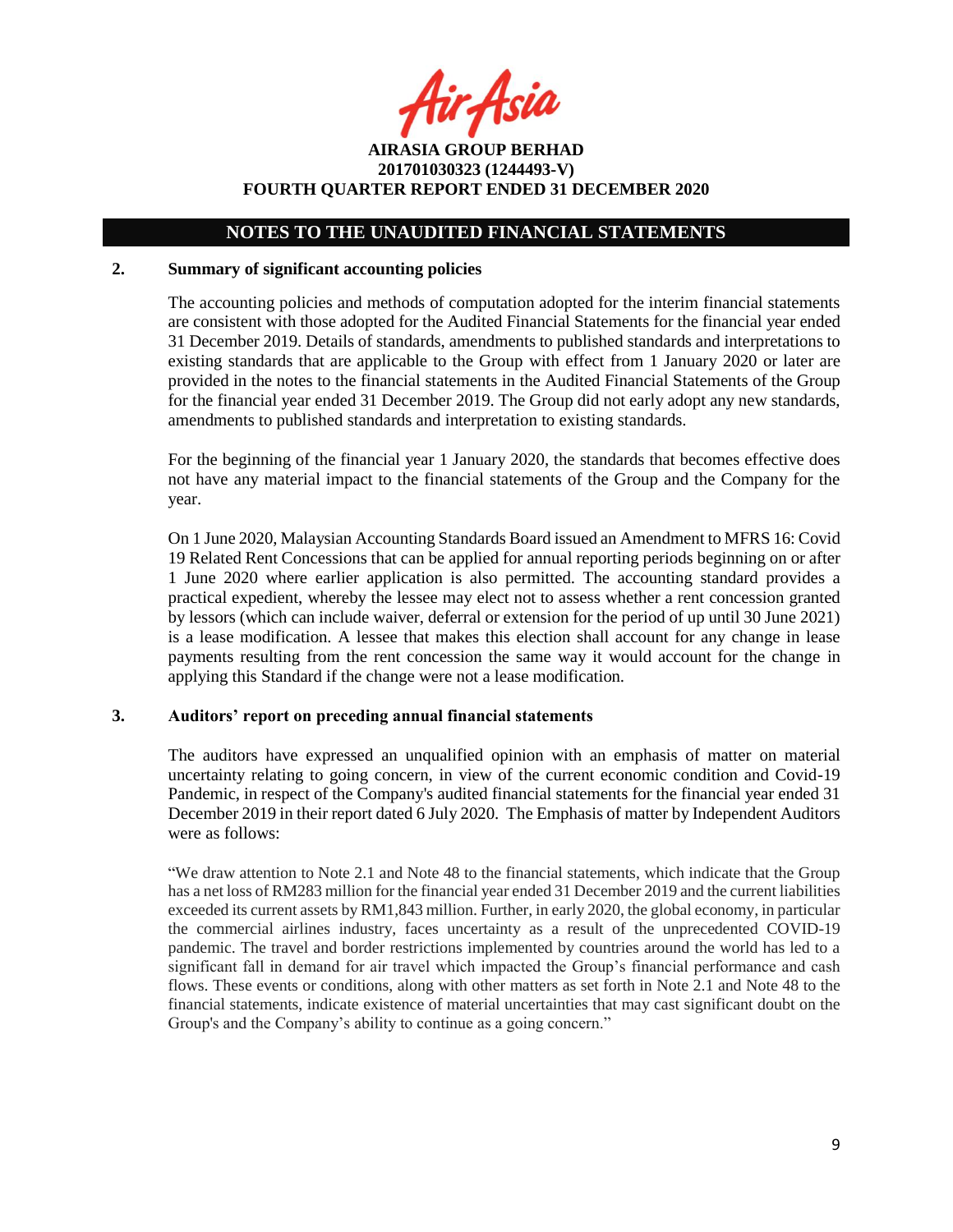fir<sub>t</sub>Asid

# **NOTES TO THE UNAUDITED FINANCIAL STATEMENTS**

### **3. Auditors' report on preceding annual financial statements (cont'd.)**

Nevertheless, with the recent progressive uplifting of restriction on interstate travel and domestic tourism activities within the operating countries, the Group has seen positive developments on its business operations as passenger seat booking trends, flight frequencies and load factors are gradually improving to cater for the increasing demand. The financial statements of the Group and the Company have been prepared on a going concern basis, the validity of which is dependent on successful recovery from the COVID-19 pandemic in conjunction with the actions undertaken by the government of the respective countries, favorable outcome of the ongoing discussions with the financial institutions and investors to obtain required funding and successful implementation of the management's plans for future actions in responding to the conditions above as disclosed in Note 2.1 and Note 48 to the financial statements.

Our opinion is not modified in respect of this matter."

## **4. Seasonality of operations**

AAGB's air transportation business is subject to the seasonal demand for air travel. This segment of the Group's business has been severely affected by travel restrictions due to the Covid-19 pandemic.

#### **5. Unusual items due to their nature, size or incidence**

Unusual items affecting the Group's Income Statement, Balance Sheet and cash flows, apart from the overall effects of the Covid-19 pandemic, are in relation to the unwinding of fuel hedges, written down of some receivables, the filing for bankruptcy by AirAsia Japan, the filing for creditors restructuring by AirAsia X Berhad and the sale of 32.7% of AirAsia India.

# **6. Changes in composition of the Group**

On 29 December 2020, the Group announced that its wholly owned subsidiary, AirAsia Investment Limited ("AAIL") executed a Share Purchase Agreement ("SPA") with Tata Sons Private Limited ("TSL") to sell 32.7% of AirAsia India ("AAI"), comprising 490 million ordinary shares of INR10 each, for a consideration of USD37.7 million (or approximately RM152.6 million).

The SPA also provides for an option for the sale of AAIL's remaining 16.3% stake in AAI. The total consideration in respect of the Option is USD18.8 million ( or approximately RM76.3 million)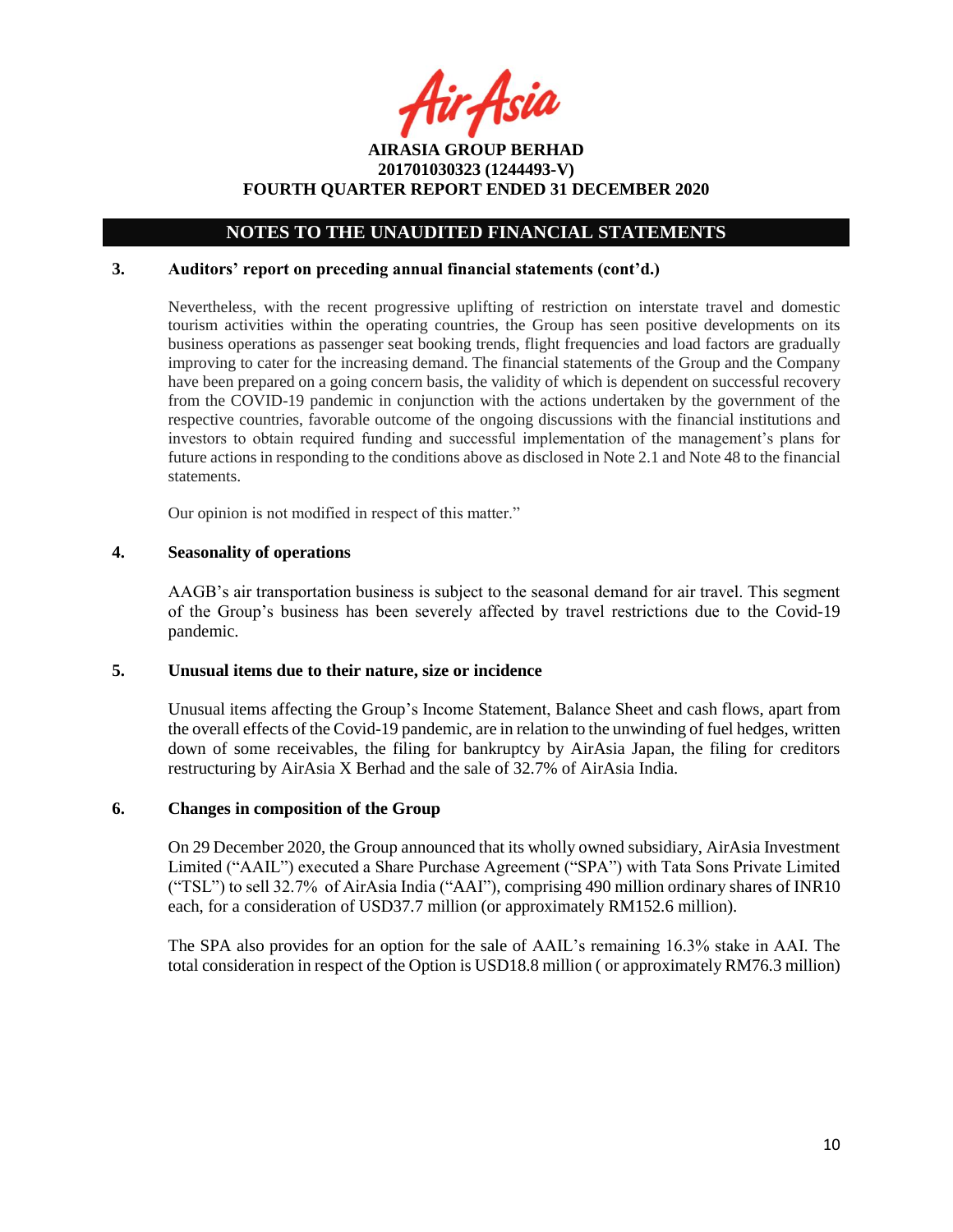Asia

# **NOTES TO THE UNAUDITED FINANCIAL STATEMENTS**

## **7. Changes in estimates**

There were no changes in estimates that have had a material effect on the results of the current quarter and financial period-to-date.

### **8. Capital and reserves**

There was no cancellation, repurchase, resale and repayment of debt and equity securities for the period ended 31 December 2020.

### **9. Dividends paid and proposed**

No dividend has been proposed during the quarter ended 31 December 2020.

### **10. Revenue**

|                                    | <b>Quarter ended</b><br>31/12/2020<br><b>RM</b> million | <b>Quarter ended</b><br>31/12/2019<br><b>RM</b> million |
|------------------------------------|---------------------------------------------------------|---------------------------------------------------------|
| Passenger revenue                  |                                                         |                                                         |
| seat sales<br>$\overline{a}$       | 174.7                                                   | 2,567.9                                                 |
| others<br>$\overline{\phantom{0}}$ | 40.7                                                    | 490.7                                                   |
| Aircraft operating lease income    | 18.0                                                    | 20.4                                                    |
|                                    | 233.4                                                   | 3,079.0                                                 |
| Teleport                           | 34.0                                                    | 147.2                                                   |
|                                    | 267.4                                                   | 3,226.2                                                 |

Passenger revenue "Others" includes ancillary income such as administrative fees, baggage fees, assigned seats, cancellations, documentation and other fees, and on-board sales of meals and merchandise.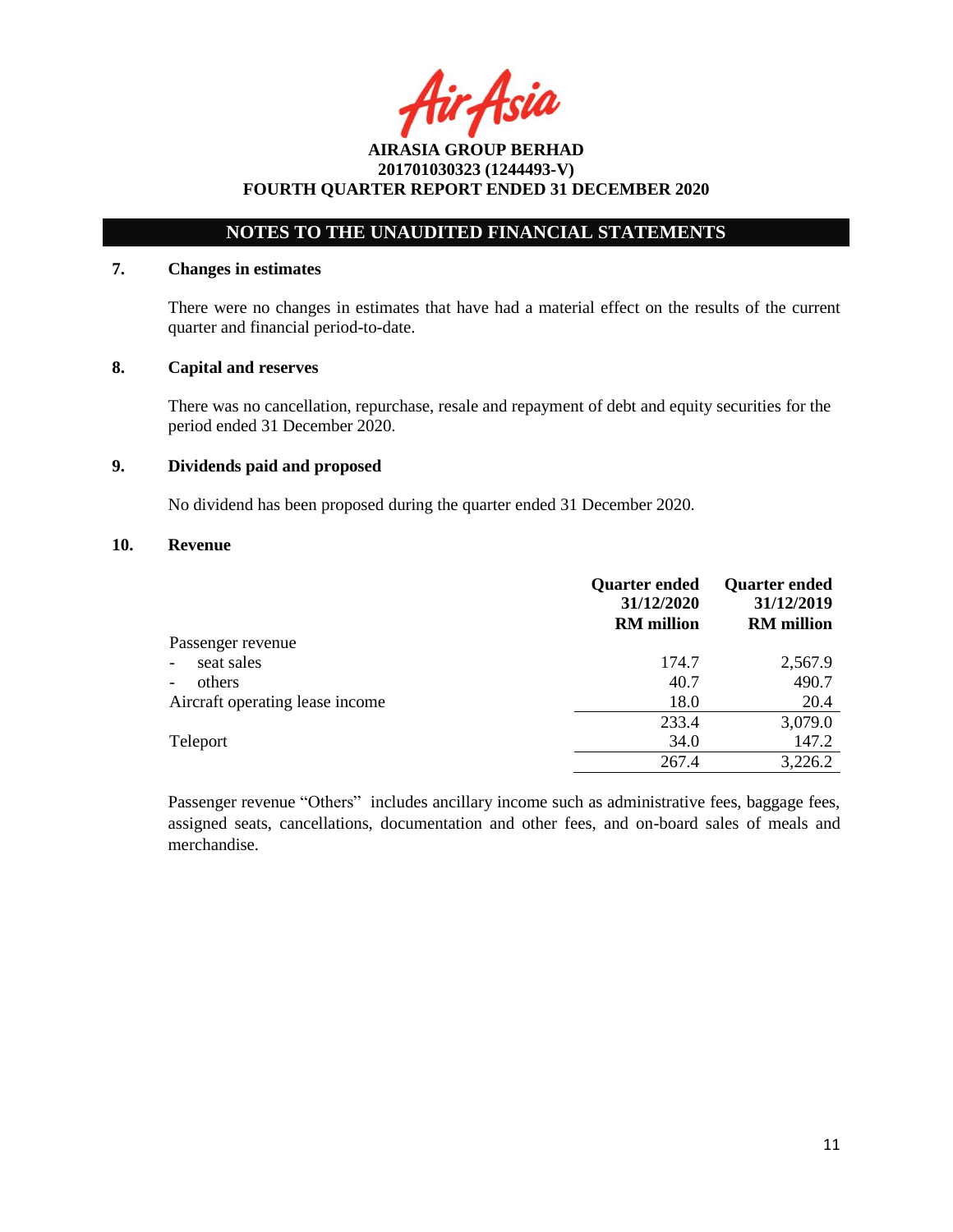# **NOTES TO THE UNAUDITED FINANCIAL STATEMENTS**

## **11. Other income**

|                                                        | <b>Quarter ended</b><br>31/12/2020<br><b>RM</b> million | <b>Quarter ended</b><br>31/12/2019<br><b>RM</b> million |
|--------------------------------------------------------|---------------------------------------------------------|---------------------------------------------------------|
| Fees charged for provision of commercial air transport |                                                         |                                                         |
| services                                               | 3.3                                                     | 28.4                                                    |
| Dividend income from an investment                     | 1.4                                                     |                                                         |
| Others                                                 | 25.9                                                    | 33.2                                                    |
|                                                        | 30.6                                                    | 61.6                                                    |

Other income "Others" includes commission and advertising income, forfeited revenue and insurance claims.

# **12. Finance income/(costs) and foreign exchange gains/(losses)**

|                                                                                   | Quarter<br>ended<br>31/12/2020<br><b>RM</b> million | Quarter<br>ended<br>31/12/2019<br><b>RM</b> million | Year ended<br>31/12/2020<br><b>RM</b> million | Year ended<br>31/12/2019<br><b>RM</b> million |
|-----------------------------------------------------------------------------------|-----------------------------------------------------|-----------------------------------------------------|-----------------------------------------------|-----------------------------------------------|
| (a) Finance income                                                                |                                                     |                                                     |                                               |                                               |
| Interest income from:<br>- deposits with licensed banks                           |                                                     | 0.6                                                 | 9.6                                           | 38.8                                          |
| - from associates<br>- finance lease receivables                                  | 21.7                                                | 22.1                                                | 29.0<br>50.8                                  | 11.4<br>61.4                                  |
| Discounting effect on financial instruments and others                            | 16.9                                                | 8.7                                                 | 18.0                                          | 8.3                                           |
|                                                                                   | 38.6                                                | 31.4                                                | 107.3                                         | 119.9                                         |
| (b) Finance costs                                                                 |                                                     |                                                     |                                               |                                               |
| <b>Bank borrowings</b><br>Amortisation of premiums for interest rate caps         | (15.4)                                              | (27.9)<br>(1.5)                                     | (41.1)<br>(1.2)                               | (157.8)<br>(1.5)                              |
| Discounting effect on financial instruments, bank<br>facilities and other charges | 1.7                                                 | (48.1)                                              | (88.5)                                        | (113.3)                                       |
|                                                                                   | (13.7)                                              | (77.5)                                              | (130.8)                                       | (272.6)                                       |
| (c) Foreign exchange gains/(losses)                                               |                                                     |                                                     |                                               |                                               |
| - realized<br>- unrealized                                                        | 33.6<br>149.1                                       | (46.8)<br>221.4                                     | 8.5<br>223.3                                  | (17.2)<br>125.1                               |
| - fair value movement recycled<br>from cash flow hedge reserve                    |                                                     |                                                     |                                               | (1.9)                                         |
|                                                                                   | 182.7                                               | 174.6                                               | 231.8                                         | 106.0                                         |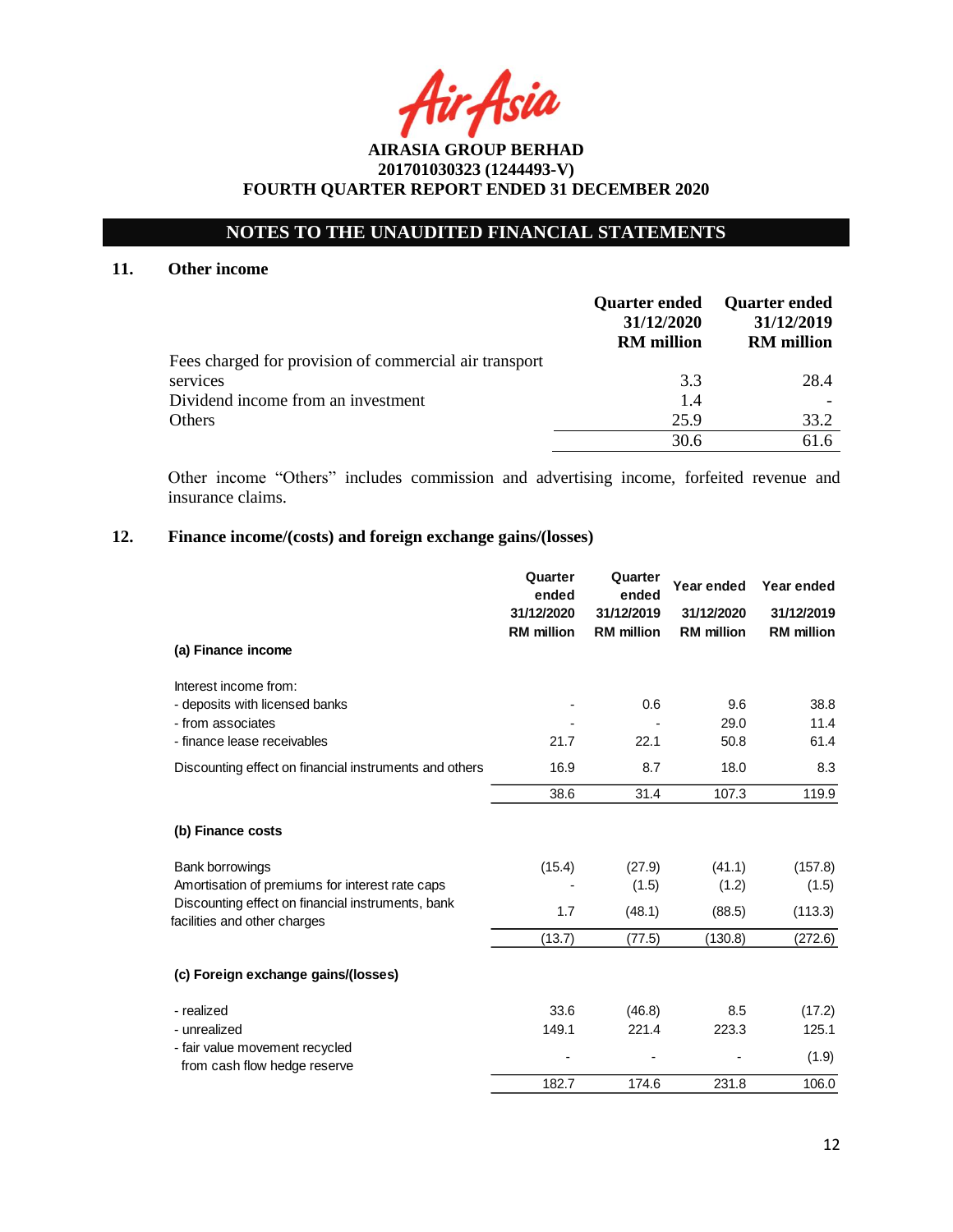tir Asia

**AIRASIA GROUP BERHAD 201701030323 (1244493-V) FOURTH QUARTER REPORT ENDED 31 DECEMBER 2020**

# **NOTES TO THE UNAUDITED FINANCIAL STATEMENTS**

#### **13. Income tax and Deferred tax**

#### **Income tax expense**

The current taxation charge for the quarter of RM2.9 million and year to date of RM17.8 million comprises mainly of under-provision of taxes in prior year and foreign branch taxes.

### **Deferred taxation**

Deferred tax liability of RM265.2 million was recognised during the year mainly arising from the derecognition of unabsorbed losses that is probable to be utilized against taxable income in the short term horizon based on market expectations of the recovery of the aviation industry.

### **14. Property, plant and equipment, ROU and Finance Lease receivables**

(a) acquisition and disposals

During the period ended 31 December 2020, the Group acquired property, plant and equipment with total cost of RM172.2 million (period ended 31 December 2019: RM295.7 million).

During the period ended 31 December 2020, proceeds from the disposal of property, plant and equipment amounted to RM237.4 million (period ended 31 December 2019: RM4,799.0 million).

(b) revaluation

There was no revaluation of property, plant and equipment in the quarter under review or in the same quarter of the prior year.

- (c) impairment
	- (i) There was no impairment of property, plant and equipment in the quarter under review or in the same quarter of the prior year.
	- (ii) The Group recorded an impairment of RM579.3 million on ROU and RM46.6 million on its finance lease receivables representing approximately 5% of the carrying amount as at 31 December 2020 considering the current impact of Covid 19 pandemic to the airline business.

# **15. Quoted investments and properties**

There was no purchase or disposal of quoted securities for the quarter under review and financial period to date.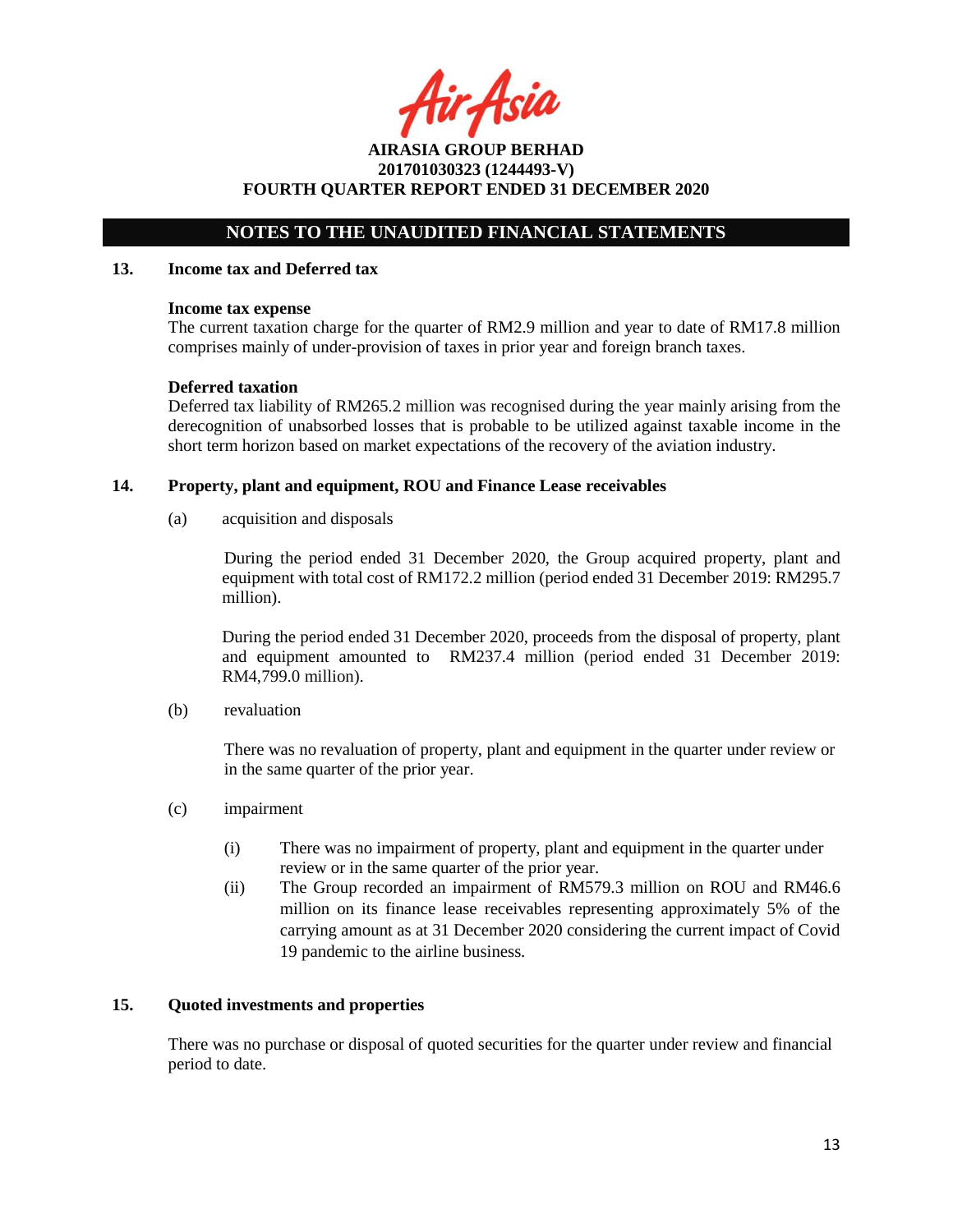Asia

# **NOTES TO THE UNAUDITED FINANCIAL STATEMENTS**

#### **16. Investments in associates**

|                                               | As at<br>31/12/2020<br><b>RM</b> million | As at<br>31/12/2019<br><b>RM</b> million |
|-----------------------------------------------|------------------------------------------|------------------------------------------|
| Investment at cost                            | 1,526.2                                  | 819.0                                    |
| Reclassified from investment in joint venture |                                          | 572.7                                    |
| Disposed during the year                      | (292.2)                                  |                                          |
| Reclassified to investment securities         | (146.1)                                  |                                          |
| Share of results and reserves                 | (985.9)                                  | (688.4)                                  |
| Disposed during the year                      | 438.3                                    |                                          |
|                                               | 540.3                                    | 703.3                                    |

MFRS128 provides that entities discontinue recognizing their share of further losses when its share of the loss equals to or exceeds its interest in the associate. Accordingly, the Group has only recognised losses to the extent of its interest in these associates. The unrecognized losses at the reporting date amounted to RM557.0 million.

During the year, the Group disposed its interest in AAI as disclosed in Note 6.

# **17. Receivables and prepayments**

|                                | As at<br>31/12/2020<br><b>RM</b> million | As at<br>31/12/2019<br><b>RM</b> million |
|--------------------------------|------------------------------------------|------------------------------------------|
| Non-current                    |                                          |                                          |
| Prepayments                    | 2,751.7                                  | 2,512.0                                  |
| Deposits and other receivables | 429.0                                    | 912.0                                    |
|                                | 3,180.7                                  | 3,424.0                                  |
| Current                        |                                          |                                          |
| Trade and other receivables    | 378.1                                    | 450.7                                    |
| Prepayments                    | 301.4                                    | 594.6                                    |
| Deposits                       | 126.9                                    | 87.7                                     |
|                                | 806.4                                    | 1,133.0                                  |

Prepayments include advances for the purchase of fuel as well as prepaid engine maintenance costs to the service provider.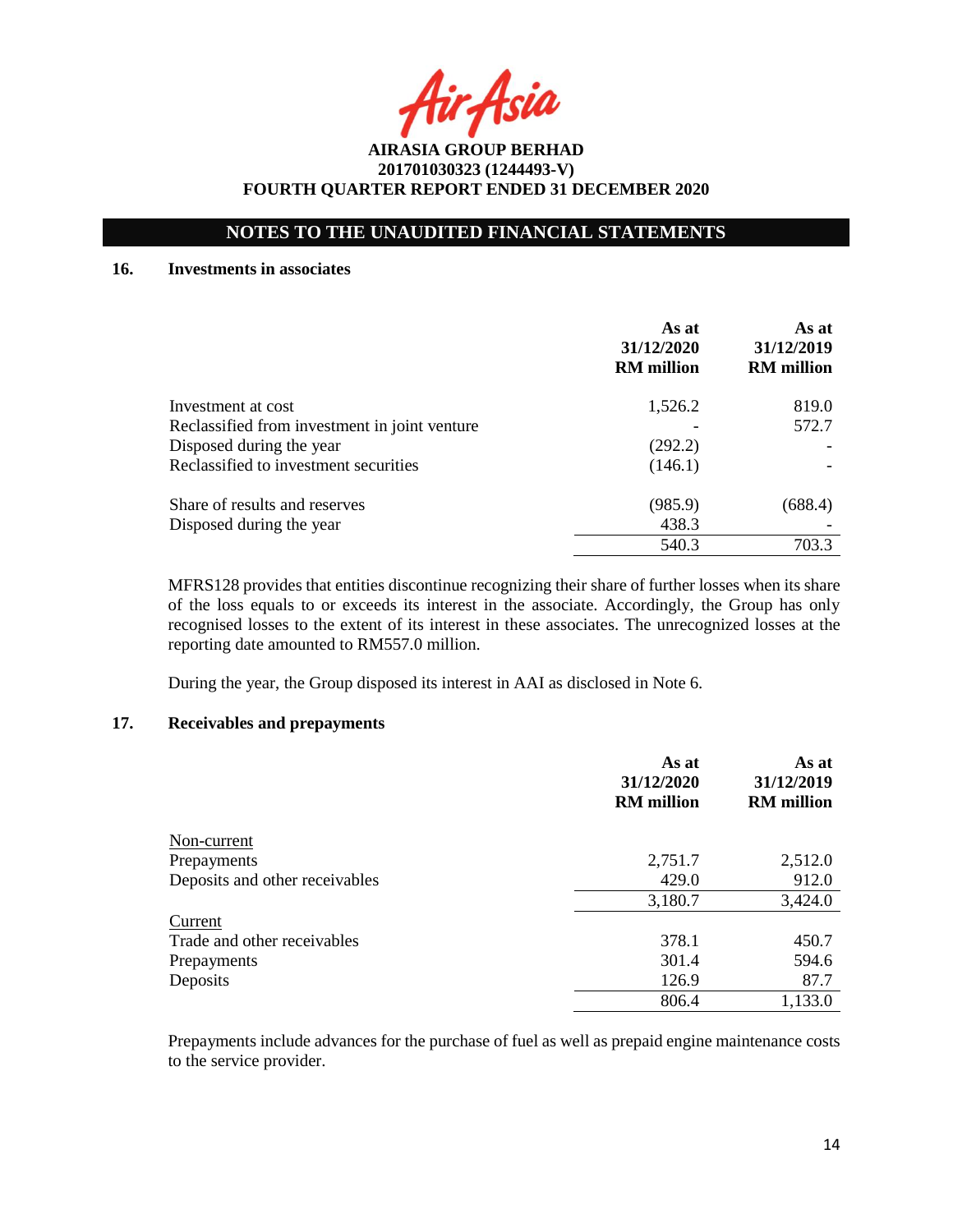# **NOTES TO THE UNAUDITED FINANCIAL STATEMENTS**

# **18. Trade and other payables**

|                            | As at<br>31/12/2020<br><b>RM</b> million | As at<br>31/12/2019<br><b>RM</b> million |
|----------------------------|------------------------------------------|------------------------------------------|
| Non-current                |                                          |                                          |
| Other payables             | 249.7                                    | 320.5                                    |
| Current                    |                                          |                                          |
| Trade payables             | 1,211.1                                  | 449.0                                    |
| Other payables             | 119.7                                    | 453.5                                    |
| Accruals for fuel          | 8.5                                      | 270.5                                    |
| Collateral for derivatives | 1.2                                      | 7.8                                      |
| Others                     | 911.7                                    | 994.4                                    |
|                            | 2,252.2                                  | 2,175.2                                  |

Other payables and accruals include accruals for operational expenses and passenger service charges payable to airport authorities

## **19. Aircraft maintenance provision/ payables**

| As at<br>31/12/2020<br><b>RM</b> million | As at<br>31/12/2019<br><b>RM</b> million |
|------------------------------------------|------------------------------------------|
| 1,660.7                                  | 1,274.3                                  |
| 2,332.4                                  | 2,435.5                                  |
| 1,416.1                                  | 1,583.1                                  |
| 5,409.2                                  | 5,292.9                                  |
| 251.6                                    | 572.3                                    |
| 5,157.6                                  | 4,720.6                                  |
| 5,409.2                                  | 5,292.9                                  |
|                                          |                                          |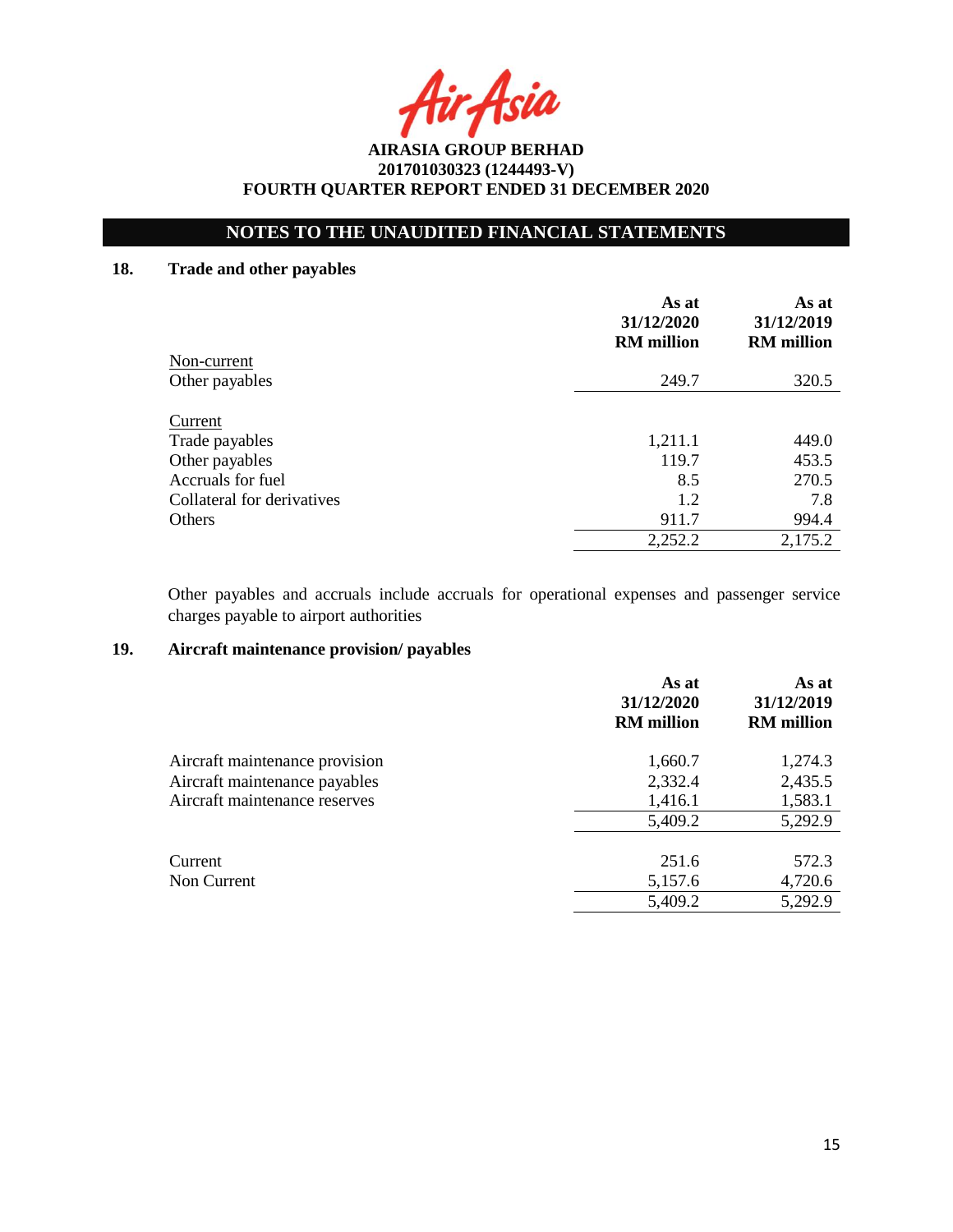Asia

# **NOTES TO THE UNAUDITED FINANCIAL STATEMENTS**

#### **19. Aircraft maintenance provision/ payables (Contd.)**

- (i) Aircraft maintenance provision relates to contractual obligations by the Group to maintain the aircraft during the lease period until redelivery, based on pre- agreed conditions
- (ii) Aircraft maintenance payables relates to provision for the Group's contractual obligations, in a sales and leaseback agreement, to incur on the return of an aircraft in a pre-agreed conditions
- (iii) Aircraft maintenance reserve relates to payments made by the lessee subscribing to the engine maintenance programme for agreed maintenance work that has yet to be carried out

The liabilities of the aircraft provisions/ payables are covered through the Group's prepaid engine maintenance cost to a service provider as disclosed in Note 17.

#### **20. Borrowings**

|                                              | As at<br>31/12/2020<br><b>RM</b> million | As at<br>31/12/2019<br><b>RM</b> million |
|----------------------------------------------|------------------------------------------|------------------------------------------|
| Short term                                   |                                          |                                          |
| Term loans                                   | 84.5                                     | 238.5                                    |
| Term loans (Deferred fuel hedge settlements) | 582.6                                    |                                          |
| <b>Commodity Murabahah Finance</b>           |                                          | 3.6                                      |
| Revolving credit                             | 120.0                                    | 100.0                                    |
|                                              | 787.1                                    | 329.9                                    |
| Long term                                    |                                          |                                          |
| Term loans                                   | 495.8                                    | 86.7                                     |
| Total                                        | 1,282.9                                  | 428.9                                    |

The currency profile of borrowings are as follows:

|                          | As at<br>31/12/2020<br><b>RM</b> million | As at<br>31/12/2019<br><b>RM</b> million |
|--------------------------|------------------------------------------|------------------------------------------|
| Ringgit Malaysia         | 262.3                                    | 103.7                                    |
| <b>US Dollar</b>         | 712.3                                    | 184.3                                    |
| Philippine Peso          | 83.7                                     | 90.0                                     |
| <b>Indonesian Rupiah</b> | 45.8                                     | 50.9                                     |
|                          | 1,282.9                                  | 428.9                                    |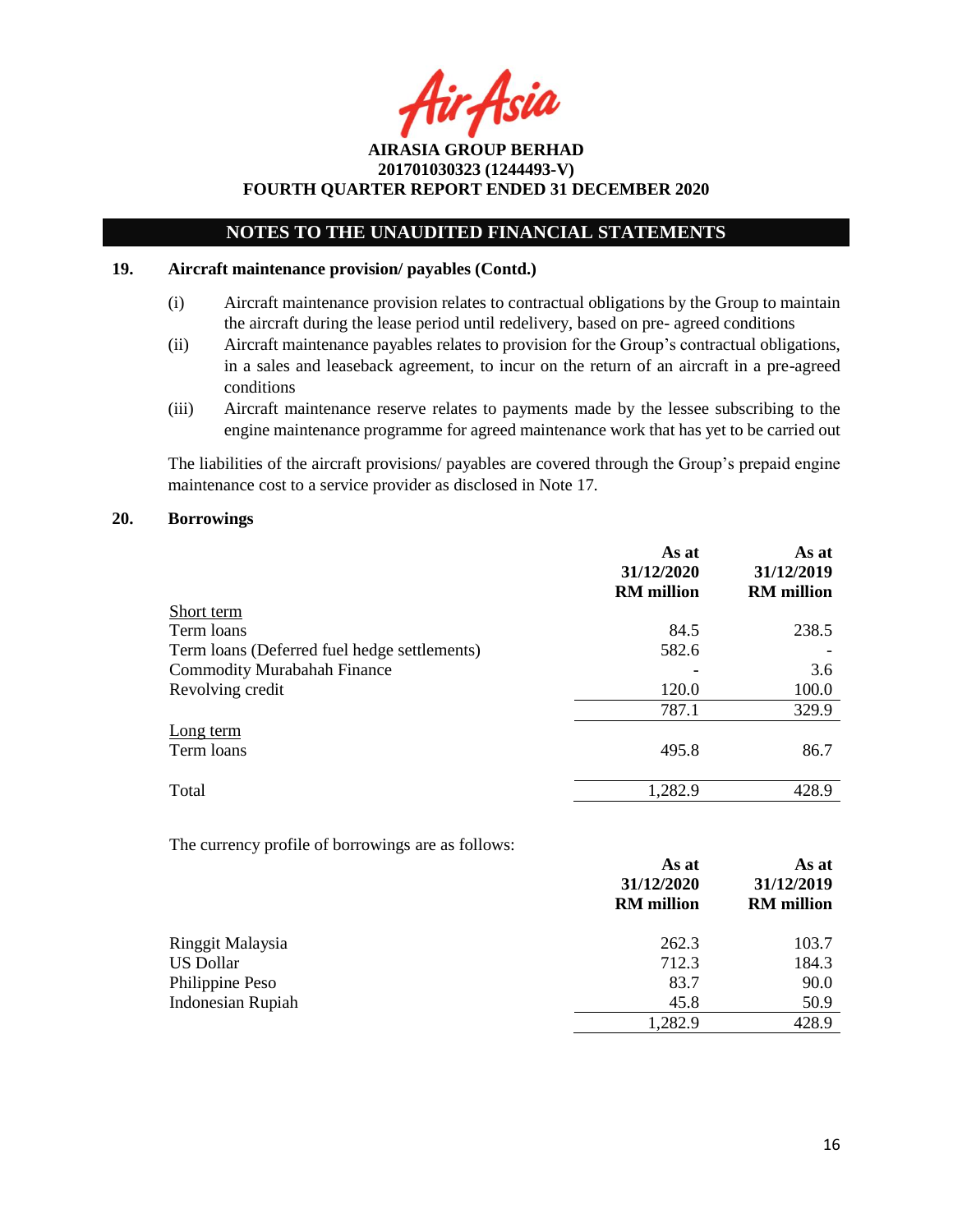fir Asia

**AIRASIA GROUP BERHAD 201701030323 (1244493-V) FOURTH QUARTER REPORT ENDED 31 DECEMBER 2020**

# **NOTES TO THE UNAUDITED FINANCIAL STATEMENTS**

#### **20. Borrowings (Cont'd.)**

In October 2020, the Group, through 3 of its wholly owned subsidiaries, secured a RM300 million loan from Sabah Development Bank to fund specific development projects in/ for Sabah.

The increase in borrowings also arose from loans / installment plans provided by fuel hedge counterparties for settlement of fuel hedges crystalised / unwound in 2020.

#### **21. Lease liabilities**

The lease liabilities amounting to RM12.7 billion includes deferred aircraft leases of approximately RM1.5 billion. The lease liabilities are supported by ROU of RM9.2 billion (net of impairment) and finance lease receivables of RM0.9 million (net of impairment)

#### **22. Derivative financial instruments**

(a) Forward Foreign Exchange Contracts

As at 31 December 2020, there is no outstanding amount for forward foreign exchange contract.

(b) Interest Rate Hedging.

As at 31 December 2020, the Group has six (6) interest rate swaps with an outstanding amount of US\$213.53 million. These interest rate swaps are entered with one (1) counterparty and will mature between 2028 and 2029.

(c) Fuel Hedging

Due to the Covid-19 pandemic impact and continued uncertainty regarding available flight plans for 2021, the Group is unable to provide an estimate for its full year 2021 fuel consumption.

The Group's current fuel derivative contracts contain only Brent crude oil fixed swaps representing about 2.89 million barrels.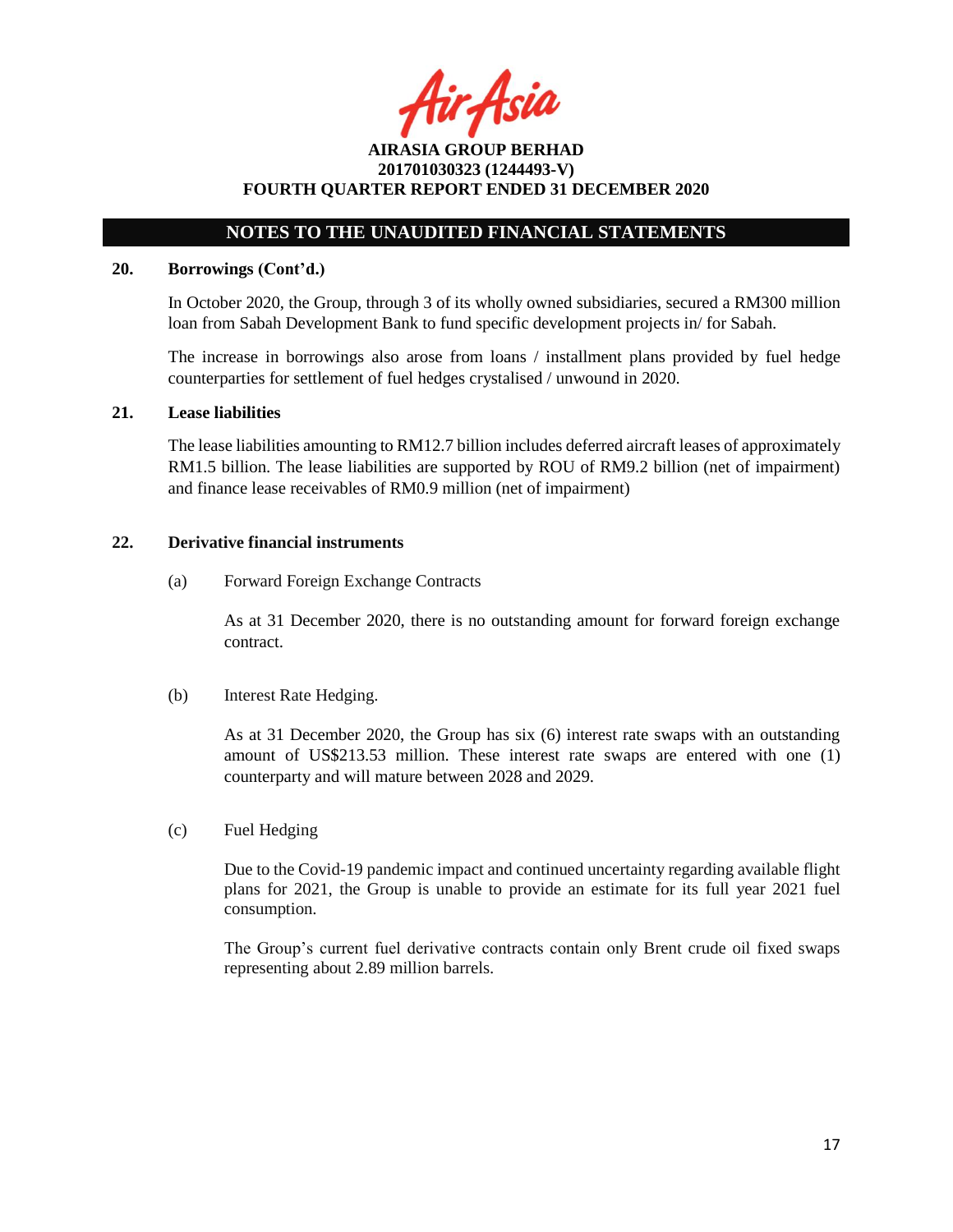ir Asia

# **NOTES TO THE UNAUDITED FINANCIAL STATEMENTS**

# **22. Derivative financial instruments (cont'd.)**

| <b>Type of Derivatives</b> | <b>Notional Value</b><br>As at 31/12/2020 | <b>Fair value</b><br>31/12/2020<br><b>Assets/(Liabilities)</b> |  |
|----------------------------|-------------------------------------------|----------------------------------------------------------------|--|
|                            | <b>Barrels million</b>                    | <b>RM</b> million                                              |  |
| <b>Fuel contract</b>       |                                           |                                                                |  |
| less than 1 year<br>$\sim$ | 2.9                                       | (56.8)                                                         |  |
| Interest rate contracts    | <b>RM</b> million                         | <b>RM</b> million                                              |  |
| More than 3 years          | 862.5                                     | (64.8)                                                         |  |

The related accounting policies, cash requirements of the derivatives, risks associated with the derivatives and policies to mitigate those risks are unchanged since the last financial year.

### **23. Status of corporate proposals announced**

#### **Proposed Private Placement**

On  $21<sup>st</sup>$  January 2021, the Company announced that it proposed to undertake a private placement of up to 20% of the total number of issued shares of the Company or 668,394,816 shares ("Placement shares") ("Proposed Private Placement"). The Proposed Private Placement will be undertaken in accordance with the general mandate pursuant to Sections 75 and 76 of the Companies Act 2016 and the "Additional Temporary Relief Measures to Listed Issuers" announced by Bursa Malaysia Securities Berhad ("Bursa") on 16 April 2020 which increased the prescribed limit under Paragraph 6.03 of the Main Market Listing Requirements from 10% to 20%. The Company has obtained approval from its shareholders for the 20% General Mandate at its Annual General Meeting held on 28 September 2020.

The Placement Shares will rank equally in all aspects with the existing Company shares in issue. The actual amount of proceeds to be raised from the Proposed Private Placement will depend on the actual number of Placement Shares issued and the issue price of the Placement Shares.

The proposed utilisation of the proceeds (on an estimated amount raised of RM454.5 million are as follows: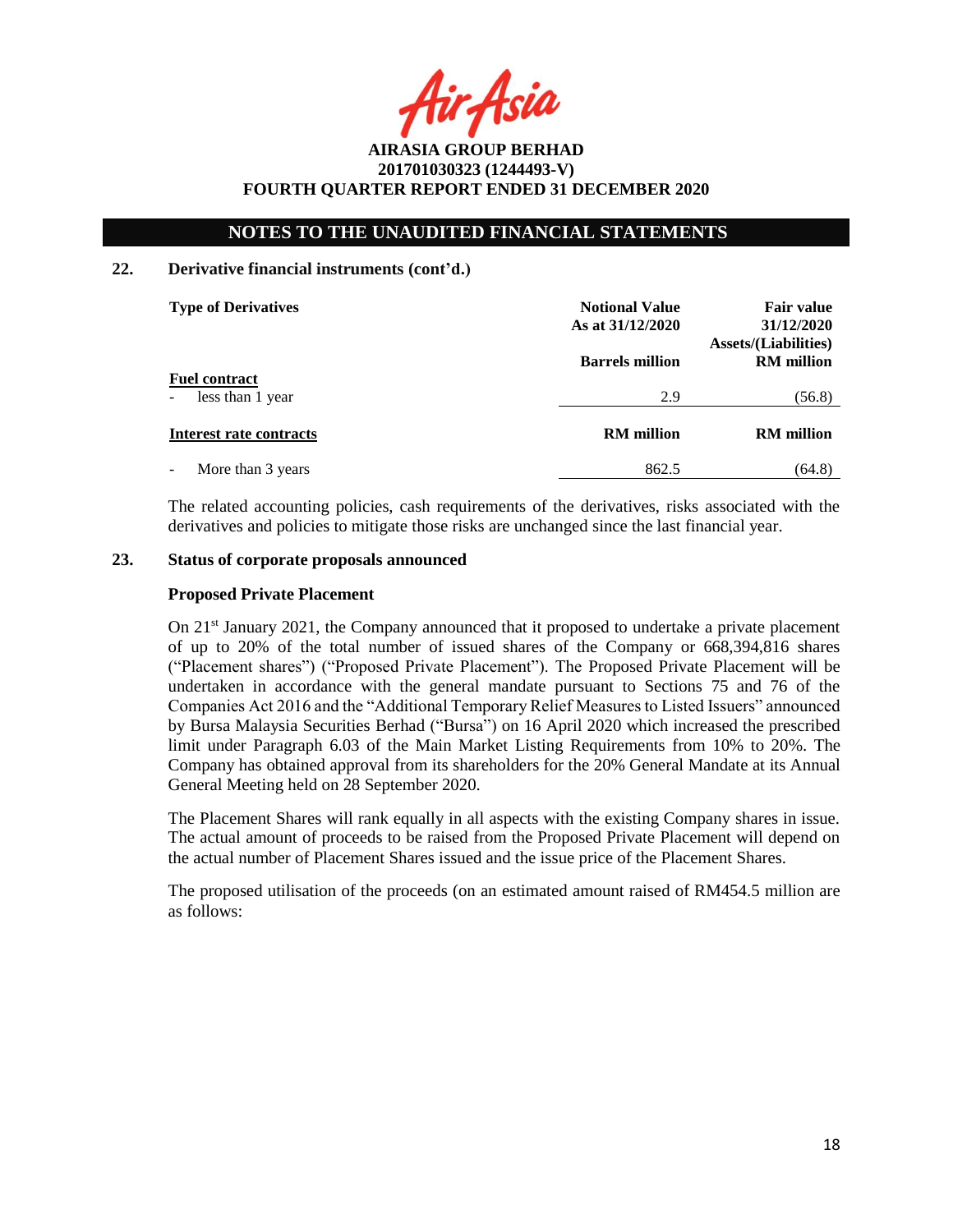ir Asia

# **NOTES TO THE UNAUDITED FINANCIAL STATEMENTS**

#### **23. Status of corporate proposals announced (Cont'd)**

#### **Proposed Private Placement**

| <b>Utilisation of Proceeds</b>                                                                                           | Expected<br>timeframe |       | Actual<br>Utilisation<br>(RM <sub>m</sub> ) |
|--------------------------------------------------------------------------------------------------------------------------|-----------------------|-------|---------------------------------------------|
| <b>Fuel Hedging Settlement</b>                                                                                           | $6 - 12$ months       | 146.6 | 53.6                                        |
| Aircraft lease and maintenance                                                                                           | 3 months              | 95.2  | 51.4                                        |
| AirAsia Digital Sdn Bhd business units<br>development cost, product and market<br>expansion costs and marketing expenses | Within 12 months      | 77.0  | 20.0                                        |
| General working capital expenses                                                                                         | Within 6 months       | 135.5 | 38.0                                        |
| Estimated expenses for the Proposed Private<br>Placement                                                                 | Immediate             | 0.2   | 0.2                                         |
|                                                                                                                          |                       | 454.5 | 163.1                                       |

The above Proposed Private Placement is approved by Bursa on 3 February 2021. On 10 February 2021, the Company announced that the first tranche of placement shares of 369,846,852 is price fixed at RM0.675 per share. On 9 March 2021, the Company announced that the second tranche of placement shares of 100,367,362 is price fixed at RM0.865 per share.

### **Proposed acquisition of remaining 20% equity interest in BigLife Sdn Bhd**

On 22 March 2021 entered into a Memorandum of Understanding with Aimia Holdings UK II Limited in relation to the proposed acquisition of remaining 20% equity interest in BigLife Sdn Bhd to be satisfied by the issuance of 85,864,583 ordinary shares in the Company's shares to be allotted at an issue price of RM1.20 per share amounting to RM103 million (approximately USD25 million). The completion of the share sale and purchase agreement will be require shareholders' approval.

## **24. Post balance sheet events**

There are no post balance sheet events to be reported.

# **25. Contingent assets**

As at the date of this report, the Group does not have any contingent assets.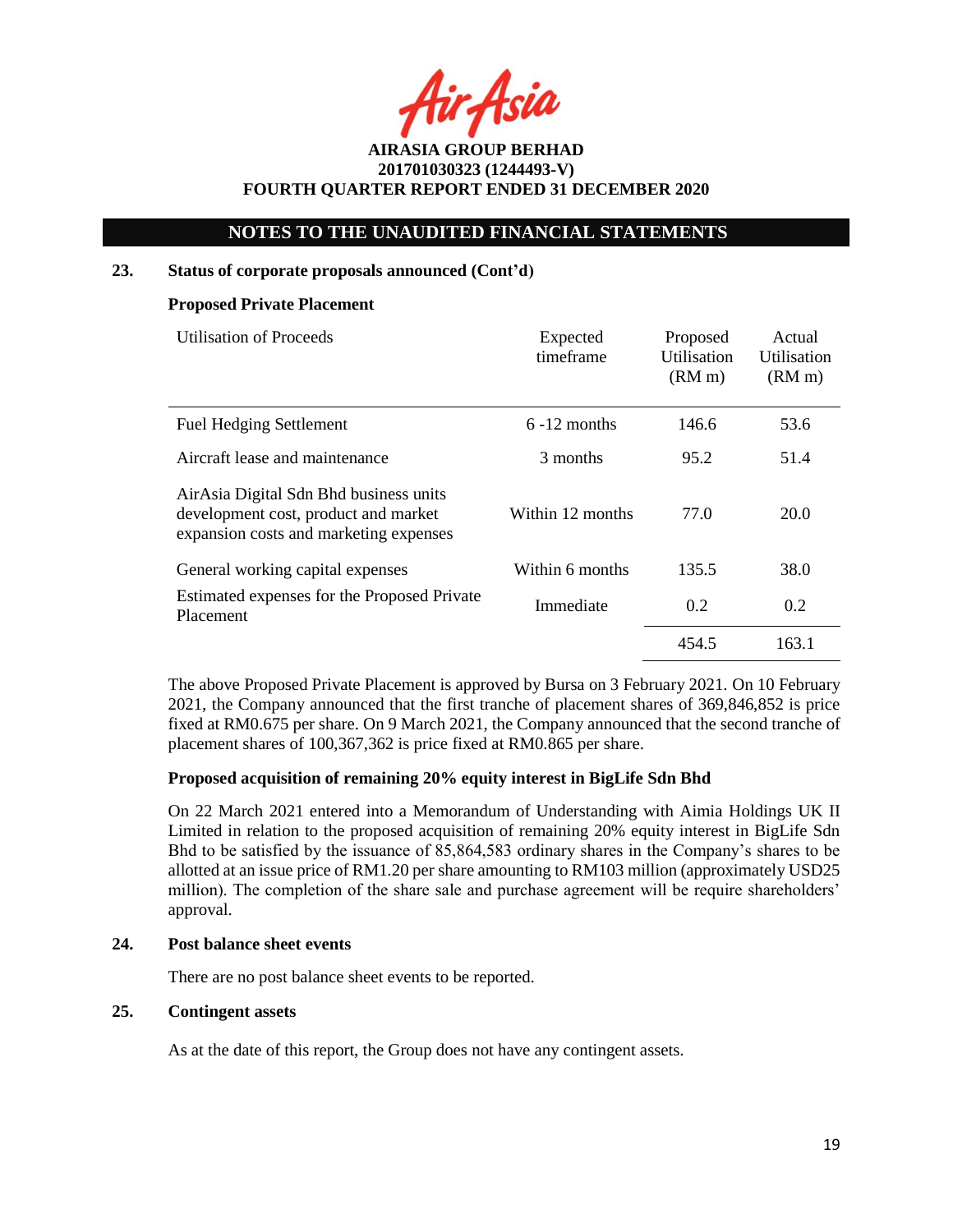Asia

# **NOTES TO THE UNAUDITED FINANCIAL STATEMENTS**

### **26. Changes in contingent liabilities since the last annual balance sheet date**

There were no material changes in contingent liabilities since the audited financial statements of the Group for the financial year ended 31 December 2019.

### **27. Capital commitments outstanding not provided for in the interim financial report**

Capital commitments for property, plant and equipment:

|                             | As at<br>31/12/2020<br><b>RM</b> million | As at<br>31/12/2019<br><b>RM</b> million |
|-----------------------------|------------------------------------------|------------------------------------------|
| Approved and contracted for | 124.855.1                                | 99.665.2                                 |
|                             |                                          |                                          |

# **28. Material related party transactions**

Significant related party transactions which were entered into on agreed terms and conditions for the quarter ended 31 December 2020 are set out below:

|    |                                                                    | Quarter ended<br>31/12/2020<br><b>RM</b> million | <b>Quarter ended</b><br>31/12/2019<br><b>RM</b> million |
|----|--------------------------------------------------------------------|--------------------------------------------------|---------------------------------------------------------|
| 1. | Transaction of the Group with associates of a<br>subsidiary        |                                                  |                                                         |
|    | a. Lease rental income on aircraft                                 |                                                  |                                                         |
|    | Thai AirAsia                                                       | 44.8                                             | 63.2                                                    |
|    | AirAsia India (up to date of disposal)<br>$\overline{\phantom{a}}$ | 14.2                                             | 21.5                                                    |
|    | AirAsia Japan<br>-                                                 | 13.0                                             | 11.9                                                    |
|    | b. Purchase of cargo transportation capacity                       |                                                  |                                                         |
|    | Thai AirAsia                                                       | 0.7                                              |                                                         |
|    | Transaction of the Group with company with                         |                                                  |                                                         |
|    | common directors and shareholders                                  |                                                  |                                                         |
|    | a. Lease rental income on aircraft                                 |                                                  |                                                         |
|    | PT Indonesia AirAsia Extra                                         |                                                  | 17.5                                                    |
|    | b. Wet lease expenses on aircraft                                  |                                                  |                                                         |
|    | PT Indonesia AirAsia Extra                                         |                                                  | 27.5                                                    |
|    | c. Purchase of cargo transportation capacity                       |                                                  |                                                         |
|    | AirAsia X Berhad                                                   | 21.8                                             | 53.8                                                    |
|    | Thai AirAsia                                                       | 0.1                                              |                                                         |
|    |                                                                    |                                                  |                                                         |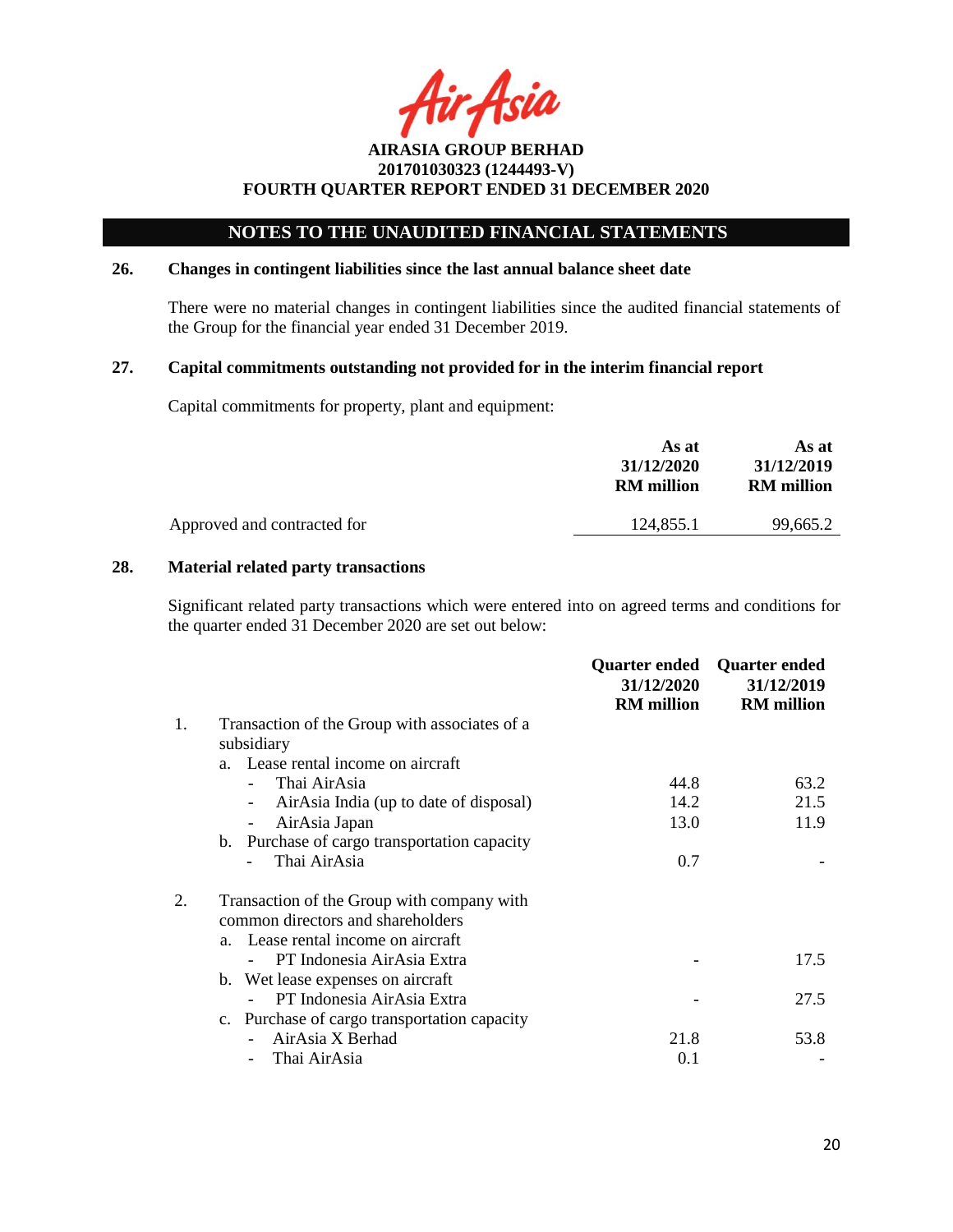Asia

**AIRASIA GROUP BERHAD 201701030323 (1244493-V) FOURTH QUARTER REPORT ENDED 31 DECEMBER 2020**

# **NOTES TO THE UNAUDITED FINANCIAL STATEMENTS**

#### **29. Review of Group Performance**

#### *Consolidated Group Performance*

The impact of the Covid 19 pandemic continues to affect the Group's operations adversely. While international borders remained closed, the Group focused on resuming limited domestic operations in the areas we operate. Lockdowns announced in Malaysia for the month of October and November further dampened sales in the fourth quarter.

Consequently, Group Revenue for the fourth quarter of financial year 2020 fell by 40% quarter-onquarter ("QoQ") to RM267.4 million. On a corresponding quarter basis, Group revenue declined by 92% from RM3,226.2 million. The Group continues with its cost containment measures, including the right sizing of manpower and salary cuts for management, staff and directors, while efforts to preserve cash include negotiations for restructuring of payments with lessors, suppliers and partners as well as restructuring of fuel hedging positions. At the same time, the Group is actively managing capacity to be in line with demand.

The Group's digital business revenue continues to improve with the launch of airasia App in October 2020.

The Group reported a loss for 4Q20 of RM2,667.1 million and a year to date loss of RM5,866.7 million. Based on the current economic conditions impacting the airlines, the following unusual charges/(credits) were included in arriving at the loss for the quarter and year to date:

|                                                                    |                   | <b>INDIVIDUAL QUARTER</b> |                   | <b>CUMULATIVE</b> |
|--------------------------------------------------------------------|-------------------|---------------------------|-------------------|-------------------|
|                                                                    | Quarter ended     | Quarter ended             | Year ended        | Year ended        |
|                                                                    | 31/12/2020        | 31/12/2019                | 31/12/2020        | 31/12/2019        |
|                                                                    | <b>RM</b> million | <b>RM</b> million         | <b>RM</b> million | <b>RM</b> million |
| Loss for the period/year                                           | (2,667.1)         | (385.4)                   | (5,866.7)         | (283.2)           |
| Adjustments:                                                       |                   |                           |                   |                   |
| - Impairment of ROU                                                | 579.3             |                           | 579.3             |                   |
| - Impairment of Finance Lease receivables                          | 46.6              |                           | 46.6              |                   |
| - Impairment of receivables                                        | 837.6             |                           | 1,299.9           |                   |
| - Fuel Swap losses                                                 | 390.8             |                           | 972.2             |                   |
| - Bankruptcy costs of AirAsia Japan                                | 19.7              |                           | 19.7              |                   |
| - Gain on disposal of property, plant and equipment from sales and |                   |                           |                   |                   |
| leaseback transaction                                              |                   |                           |                   | (82.7)            |
| - Gain on disposal of engine                                       |                   |                           | (377.2)           |                   |
| - Gain on disposal of AirAsia India                                | (229.4)           |                           | (229.4)           |                   |
| - One off consultant costs for sales and leaseback transactions    |                   | 12.9                      |                   | 25.2              |
| - One off tax provisions of a subsidiary                           |                   | 49.3                      |                   | 49.3              |
|                                                                    | (1,022.5)         | (323.2)                   | (3,555.7)         | (291.4)           |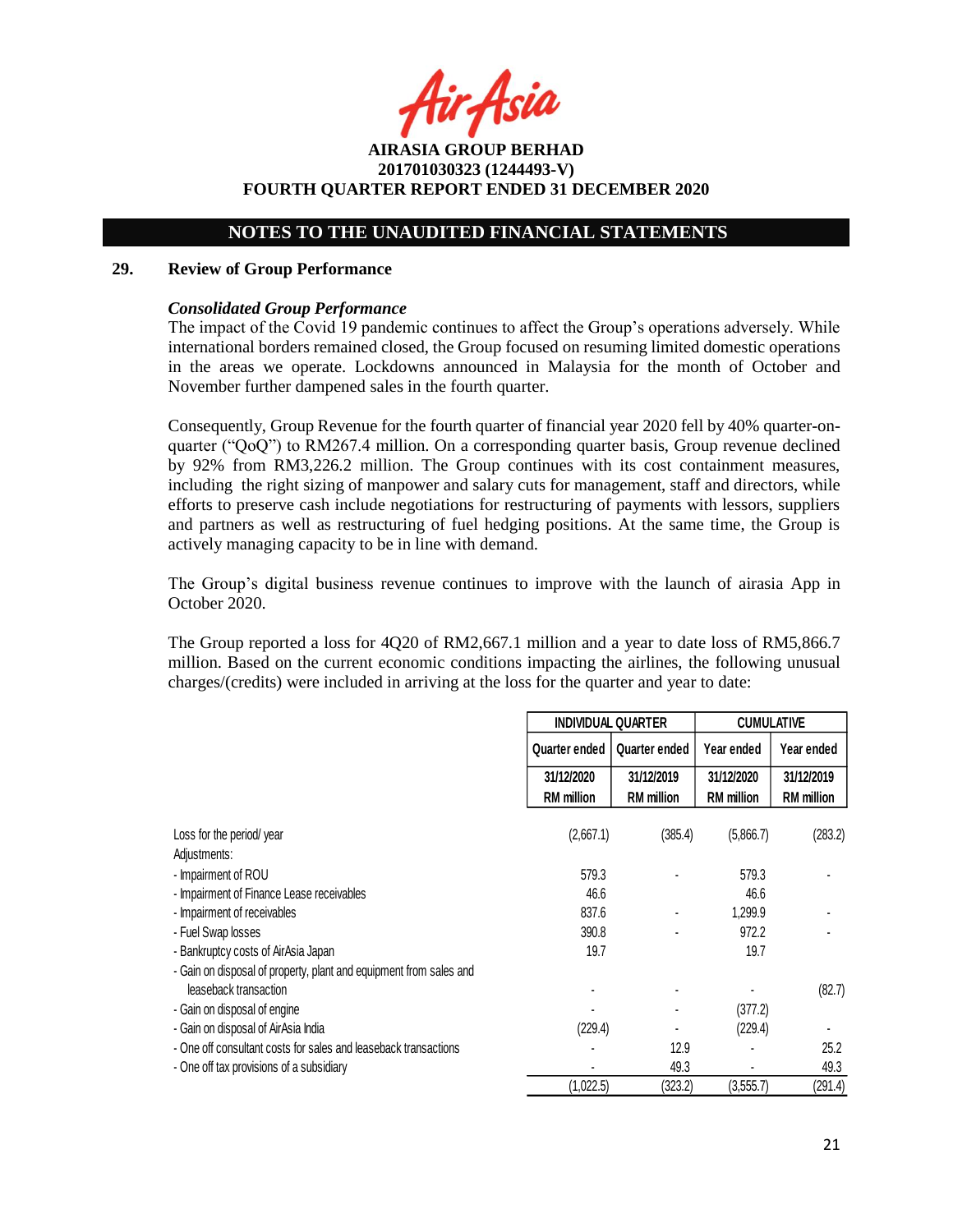# **NOTES TO THE UNAUDITED FINANCIAL STATEMENTS**

### **29. Review of Group Performance (cont'd.)**

A major portion of the loss for the period relates to depreciation of ROU and interest on lease liabilities amounting to RM654.2 million for 4Q20 and RM2,497.7 million for FY2020. While the Group had successfully negotiated for deferrals with lessors, pursuant to the practical expedient available under Amendments to MFRS16: Covid 19 Related Rent Concessions, as explained in Note 2 above, the income statement charge for depreciation and interest were not adjusted. Nonetheless, the main effect on cash flows would be the reduction in cash outflows for lease payments during the period of the rent concession as reflected below.

### **Cashflow commentary for current quarter against corresponding quarter**

| <b>Net Cash Flow</b>                   | <b>Period ended</b><br>31/12/2020<br><b>RM</b> million | <b>Period ended</b><br>31/12/2019<br><b>RM</b> million |  |
|----------------------------------------|--------------------------------------------------------|--------------------------------------------------------|--|
| Cash from/ $(to)$ Operating activities | (2,151.7)                                              | 2,522.8                                                |  |
| Cash from/(to) Investing activities    | 369.2                                                  | 4,783.8                                                |  |
| Cash from/ $(to)$ Financing activities | (339.5)                                                | (8,086.9)                                              |  |
|                                        | (2,122.1)                                              | (780.3)                                                |  |

The Group's cashflow was a net outflow as the Covid 19 pandemic continued to adversely affect demand for flights. Investing activities in the corresponding period included proceeds from disposals of aircraft under sale and leaseback transactions whereas financing activities included the special dividend paid in August 2019. The decrease in financing activities for the current period ended 31 December 2020 was as a result of lower restructured payments to lessors and creditors. Further, financing activities included payment for deferred settlements from hedge counterparties for the crystalised fuel swaps losses.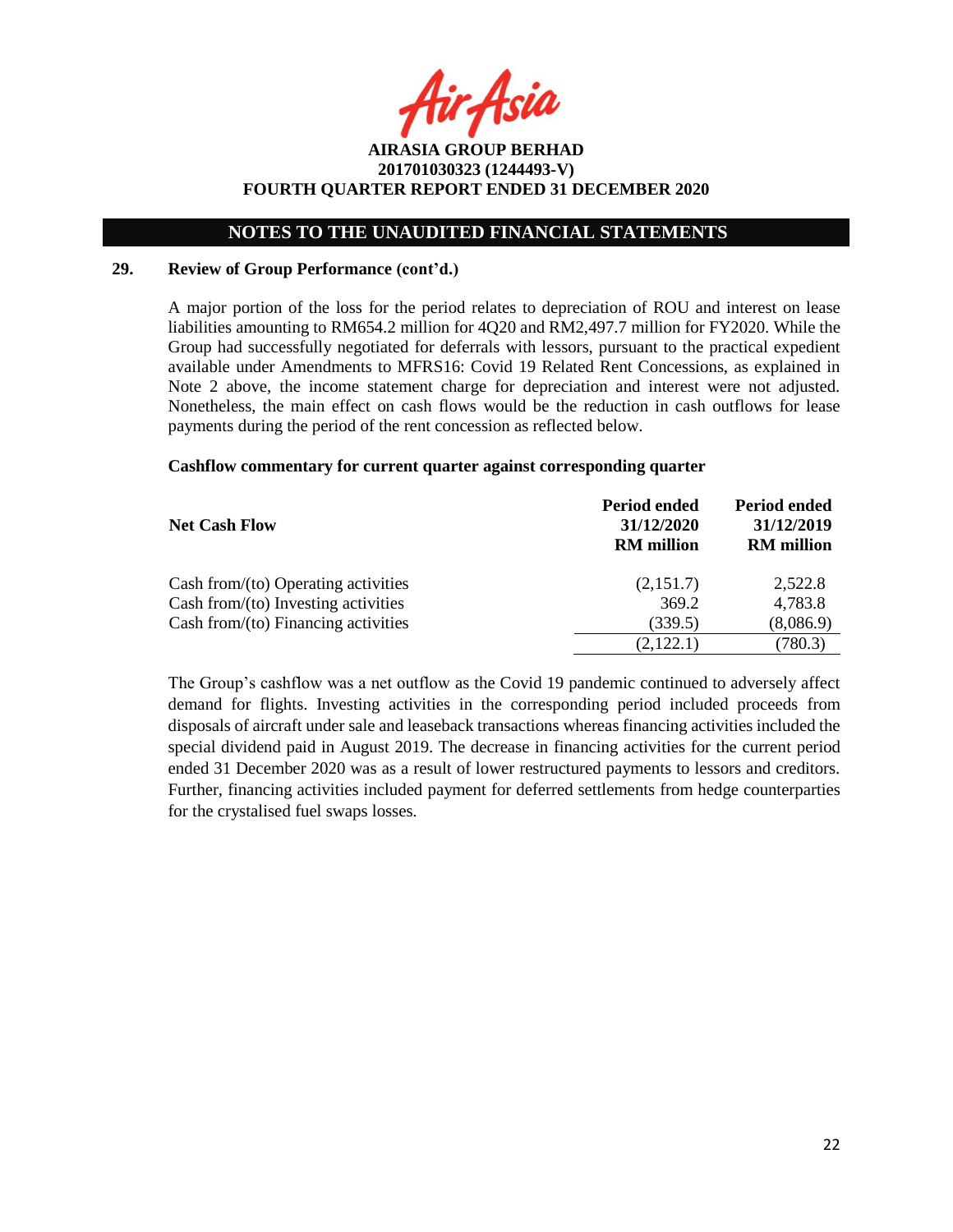r Asia

# **NOTES TO THE UNAUDITED FINANCIAL STATEMENTS**

## **29. Review of Group Performance (cont'd.)**

## **(a) AIRLINE**

#### **Performance indicators**

|                                    | Sep-Dec<br>2020 | Sep - Dec<br>2019 | Change % | <b>YTD</b><br>2020 | <b>YTD</b><br>2019 | Change % |
|------------------------------------|-----------------|-------------------|----------|--------------------|--------------------|----------|
| Passengers Carried                 | 1,342,171       | 13,169,228        | $-90%$   | 13,308,895         | 51,559,070         | $-74%$   |
| Capacity                           | 1,999,180       | 16,021,444        | $-88%$   | 17,940,200         | 60,884,616         | $-71%$   |
| Seat Load Factor                   | 67%             | 82%               | $-15$    | 74%                | 85%                | $-10$    |
| RPK (million)                      | 1,051           | 15,916            | $-93%$   | 14,267             | 63,382             | -77%     |
| ASK (million)                      | 1,621           | 19,185            | $-92%$   | 19,118             | 74,642             | $-74%$   |
| Average Fare (RM)                  | 129             | 190               | $-32%$   | 175                | 179                | $-2%$    |
| Unit Passenger Revenue (RM)        | 172             | 234               | $-27%$   | 215                | 224                | $-4%$    |
| Revenue / ASK (sen)                | 14.20           | 16.09             | $-12%$   | 15.06              | 15.53              | $-3%$    |
| Revenue / ASK (US cents)           | 3.45            | 3.91              | $-12%$   | 3.58               | 3.69               | $-3%$    |
| Cost / ASK (sen)                   | 80.00           | 16.25             | 392%     | 35.24              | 15.74              | 124%     |
| Cost / ASK (US cents)              | 19.46           | 3.95              | 392%     | 8.37               | 3.74               | 124%     |
| Cost / ASK-ex Fuel (sen)           | 60.96           | 11.16             | 446%     | 24.96              | 10.10              | 147%     |
| Cost / ASK-ex Fuel (US cents)      | 14.83           | 2.71              | 446%     | 5.93               | 2.40               | 147%     |
| Aircraft (end of period)           | 149             | 149               |          | 149                | 149                |          |
| Average Stage Length (km)          | 842             | 1,207             | $-30%$   | 1,001              | 1,225              | -18%     |
| Number of Flights                  | 10,942          | 88,175            | $-88%$   | 98,249             | 335,399            | $-71%$   |
| Fuel Consumed (Barrels)            | 284,513         | 3,114,176         | $-91%$   | 3,198,665          | 12,003,621         | -73%     |
| Average Fuel Price (US\$ / Barrel) | 59              | 83                | $-29%$   | 74                 | 82                 | $-10%$   |

Exchange Rate: quarter RM:USD – 4.111 and year RM:USD – 4.2111 - Prior year US cent and dollar are restated at current average exchange rate during the quarter for ease of reference CASK exclude one off income gain and impairment losses

Revenue for the airline business for 4Q20 was RM233.4 million, as capacity reduced by 88% as compared to 4Q19 mainly as a result of the lower capacity in Malaysia, the Philippines and Indonesia as international borders remained closed. The partial lockdown in Malaysia in October and November largely contributed to revenue falling 40% QoQ. It is notable, however, that the Philippines doubled its passengers carried whilst Indonesia multiplied its number of passenger carried by 11 times QoQ. This is testament that for areas where travel restrictions are lifted, there is a solid domestic rebound for air travel.

Revenue for the airline business for YTD 2020 saw a 75% drop as compared to YTD 2019 impacted by the Covid 19 pandemic. Capacity reduced by 71%. With active capacity management, load factor was at a relatively healthy level of 74%.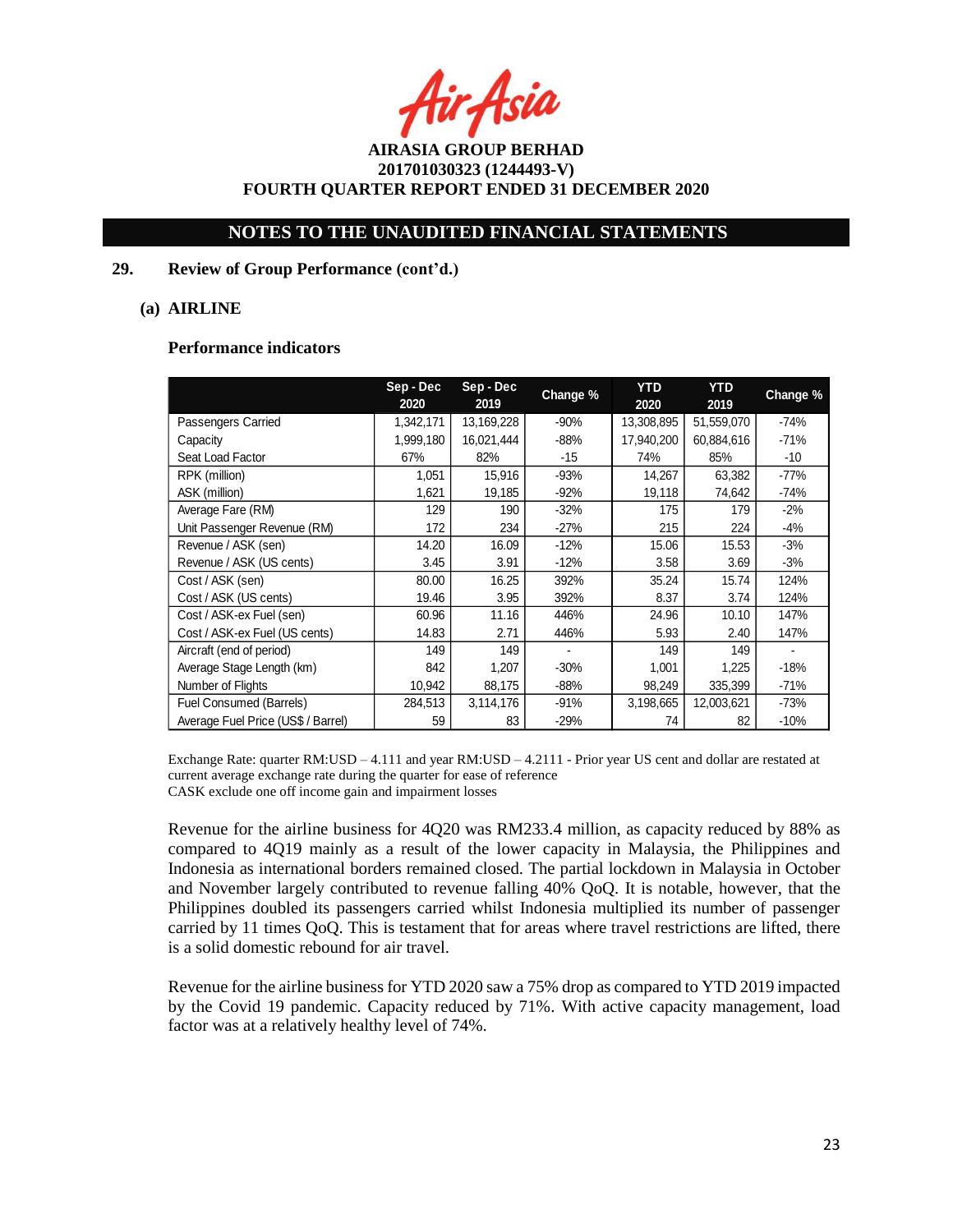fir Asia

# **NOTES TO THE UNAUDITED FINANCIAL STATEMENTS**

# **29. Review of Group Performance (cont'd.)**

# **(a) AIRLINE**

The Airline Group reported a negative EBITDA for 4Q20 at RM2,131.0 million, compared to a positive EBITDA of RM337.7 million in 4Q19. Excluding the one off adjustments of impairment of ROU and finance lease receivables, receivables, fuel swap losses and the bankruptcy costs borne for AirAsia Japan, the Airline Group would have reported a negative EBITDA of RM257.1 million.

YTD 2020 reported a negative EBITDA of RM3,238.4 million as compared to EBITDA of RM1,469.3 million for YTD 2019. Excluding the one off adjustments of impairment of ROU and finance lease receivables, receivables, fuel swap losses and the bankruptcy costs borne for AirAsia Japan, YTD 2020 would have reported a negative EBITDA of RM320.7 million.

# **(b) Airline Associate Companies**

Thai AirAsia ("TAA") reported a revenue of THB3,433.1 million for 4Q20 as compared to THB9,997.5 million in 4Q19, with capacity reducing by 39% YoY. Despite international borders remaining closed, TAA saw a strong demand for its domestic market, achieving an average load factor of 75% while operating 70% of its fleet. In November 2020, TAA achieved a load factor of 79% just on domestic market representing 116% of its pre covid domestic capacity.

As disclosed in Note 6, we have disposed 32.7% of the Group stake in AAI and AAI ceased to be an associate. AirAsia Japan is currently undergoing bankruptcy proceedings.

# **(c) AirAsia Digital**

|                                  |               |               | Quarter ended 31/12/2020 |               | Quarter ended 31/12/2019 |               |                      |               |
|----------------------------------|---------------|---------------|--------------------------|---------------|--------------------------|---------------|----------------------|---------------|
|                                  | Teleport      | airasia App   | <b>Big Pay Group</b>     | Others        | <b>Teleport</b>          | airasia App   | <b>Big Pay Group</b> | <b>Others</b> |
|                                  | <b>RM'000</b> | <b>RM'000</b> | <b>RM'000</b>            | <b>RM'000</b> | <b>RM'000</b>            | <b>RM'000</b> | <b>RM'000</b>        | <b>RM'000</b> |
|                                  |               |               |                          |               |                          |               |                      |               |
| Revenue                          | 34,006        | 12.837        | 4.431                    | 62,388        | 147.218                  | 11.138        | 6,083                | 45.324        |
| Operating expenses               | (31, 557)     | (24, 375)     | (21, 699)                | (16, 631)     | (133, 830)               | (12, 112)     | (35, 201)            | (54, 607)     |
| Elimination of Cargo Belly Costs | 14,743        |               |                          |               | 56,266                   |               |                      |               |
| EBITDA                           | 17,193        | (11, 538)     | (17,268)                 | 45,756        | 69,654                   | (974)         | (29, 118)            | (9, 283)      |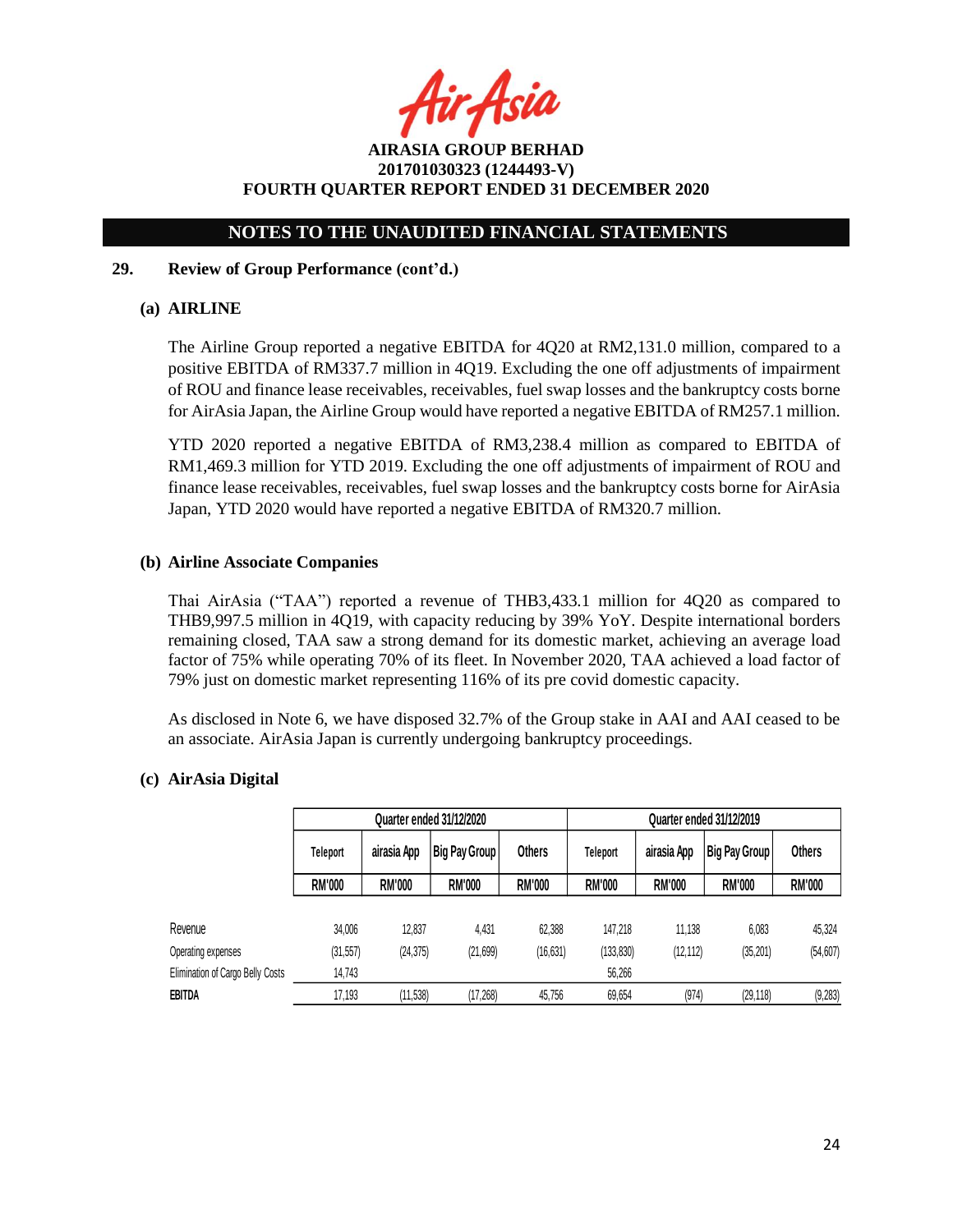4ir Asia

# **NOTES TO THE UNAUDITED FINANCIAL STATEMENTS**

## **29. Review of Group Performance (cont'd.)**

(i) Teleport

Teleport business was impacted by the decline in cargo capacity caused by regional closing of borders, with revenue falling by 77%. Teleport has adapted to current conditions by utilizing passenger carrier for cargo but the growing competition in the delivery space has reduced the delivery profit margin. Despite the decline in cargo capacity, Teleport delivered a positive EBITDA of RM17.2 million.

With the new reality of theCovid-19 pandemic where customers are inclined to order home delivery, Teleport transformed from cargo logistics to last mile delivery and launched new e-commerce market space of Food, Fresh and Shop. Platform business more than doubled its performance in 3Q20 in terms of GMV. The order amounts with Food continues its growth trajectory at more than 5x in 4Q20 compared with 3Q20.

(ii) airasia App

Airasia App, the Group's all in one digital travel and lifestyle super app for ASEAN, launched it's mobile app during the year. Despite the depressed travel industry, downloads have been encouraging. AirAsia has signed up all the airline operating entities within the Group to overall better manage the strategy for ticket sales and the opportunity for bundling with current offerings of airasia App. The centralisation of offerings t airasia.com provides a seamless experience for visitors while providing the Group tremendous opportunites to leverage on its products. Airasia App registered a negative EBITDA in 4Q20 as it is still in it's early phase of operations.

(iii) BigPay Group

BigPay revenue declined as compared to 4Q19 as there were lower carded customer due to limited marketing spend during the Covid-19 pandemic. However, BigPay remittance revenue, introduced during the year, has shown an increase of 38% QoQ. To increase the usage, BigPay launched bill payments with selected providers and launched an auto top up feature across both Malaysia and Singapore.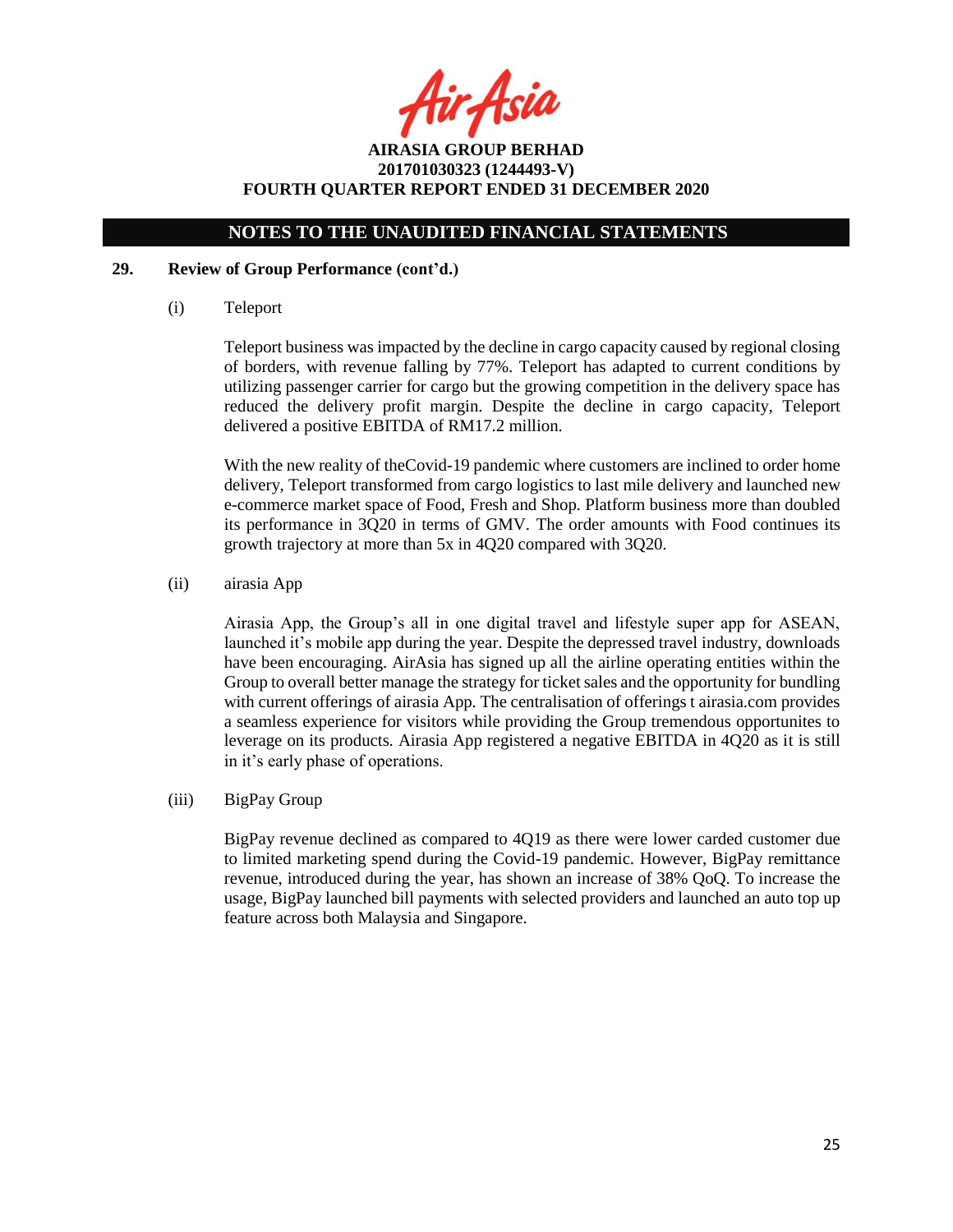fir Asia

# **NOTES TO THE UNAUDITED FINANCIAL STATEMENTS**

## **29. Review of Group Performance (cont'd.)**

# (iv) Other AirAsia Digital Entities

The other AirAsia Digital Entities include predominantly contributions from BigLoyalty which is a rewards and points company that allows members to earn and burn points from various merchants in the region and Santan which currently has 2 owned and 7 franchised restaurants under its belt since it was granted the official franchise registration certificate in September 2020. The positive EBITDA was as a result of a one off deferred revenue breakage recognised by BigLoyalty as the points remain unredeemed and had expired.

### **30. Variation of results against preceding quarter**

The Group recorded a higher Net Loss of RM2,667.1 million for the quarter under review, against the Net Loss of RM1,084.1 million in the immediately preceding quarter ended 30 September 2020, arising from the one off adjustments of impairment of receivables and rights of use asset.

### **31. Profit forecast**

No profit forecast has been issued.

#### **32. Commentary on prospects**

Throughout 2020 the Group focused on turning the crisis into an opportunity. We accelerated our digital transformation strategy to boost our non-airline contributions to the Group. We have also used the downtime to not only set the right foundations and platforms in place as a leaner and optimized airline operations to recover faster than many of our competitors, but also will return stronger than ever. The Group have reviewed every aspect of our operations and made great strides in establishing a leaner and more optimised airline operation as we prepare for an expected surge in demand post-pandemic. Even if borders remain closed, the Group is well-prepared to rely solely on domestic operations alone this year. We remain focused and committed to further strengthen our domestic position at this juncture as we await developments in regards to international air travel. Going forward, we expect to see improved stability in our operations as vaccinations continue to be rolled out in phases across all key markets coupled with better education and testing, alongside strong support for leisure travel bubbles among low risk countries and territories, and the push for global digital health passports.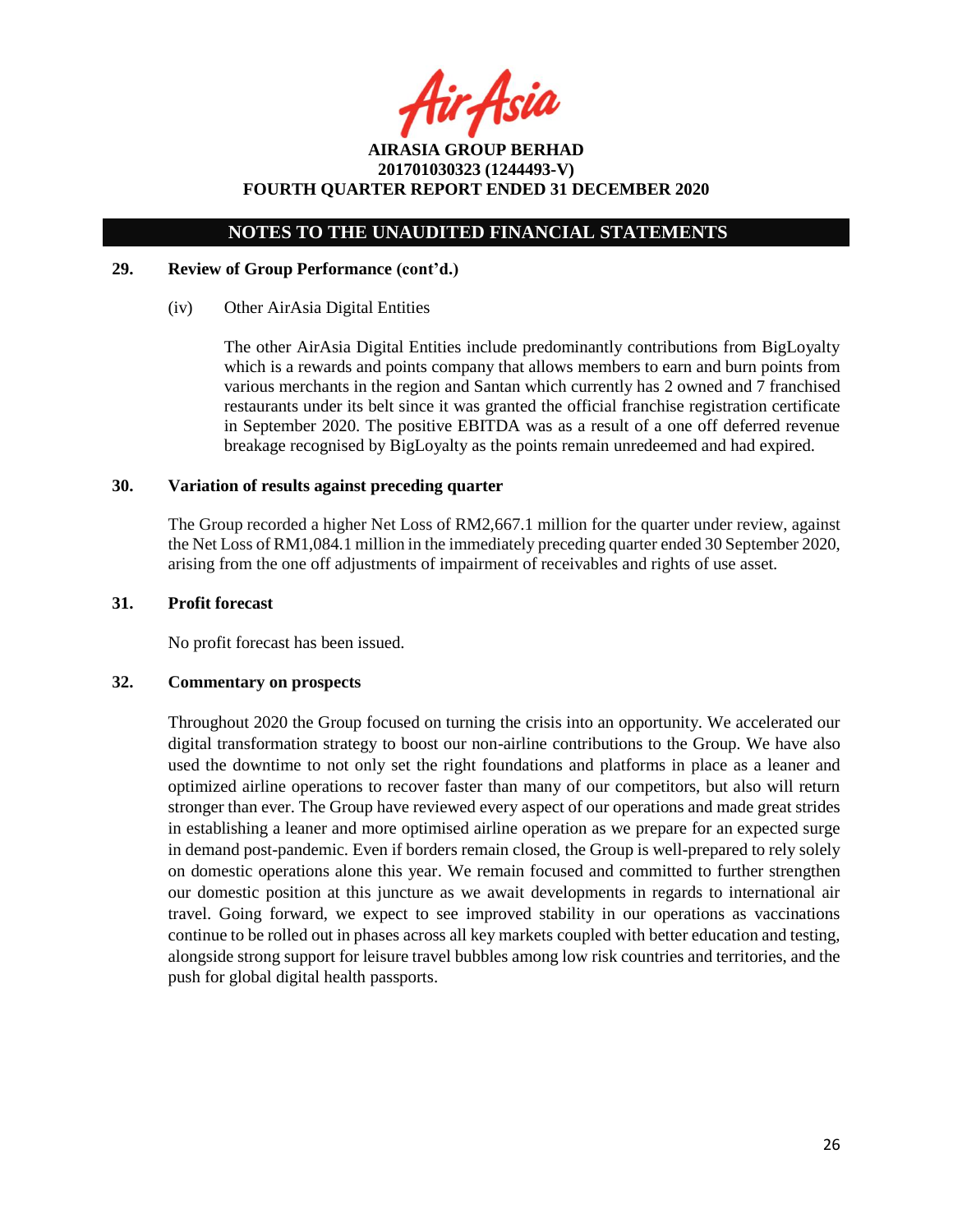fir Asia

**AIRASIA GROUP BERHAD 201701030323 (1244493-V) FOURTH QUARTER REPORT ENDED 31 DECEMBER 2020**

# **NOTES TO THE UNAUDITED FINANCIAL STATEMENTS**

### **32. Commentary on prospects (cont'd.)**

Our digital pillar has transformed remarkably in comparison to where it was a year ago. Teleport will soon be delivering vaccines in Malaysia and around the region. Teleport expects to convert two A320 aircraft into cargo only freighter and to expand on our partnership with other airlines to allow more cargo belly space availability The airasia app is offering over 15 different types of products and services leveraging off one another, including bundles for customers. The recent launch of the Asean Unlimited in Malaysia and Thailand which offers unlimited domestic flights and within Asean as well as unlimited free delivery for airasia Food, airasia Fresh and airasia Shop has been hugely successful. Airasia Food has expanded into Singapore and will soon be in Indonesia and Thailand. BigPay users will soon be able to apply for loans with low interest rates. We are encouraged by the early signs from our digital transformation to become Asean's super app of choice and expect our digital and non-airline revenues to contribute around 50% to the Group in five years

Finally, in 1Q21, we completed two tranches of private placement, raising RM336 million. The private placement is part of our overall plans to raise between RM2.0 billion to RM2.5 billion in a combination of debt and equity funding to ensure sufficient liquidity for the Group. Also, in Malaysia, we have secured commitments from banks for government guarantee loan under the Danajamin Prihatin Guarantee Scheme and it is in its final stages of terms discussion and finalization. We have also been presented with proposals to raise capital to strengthen our equity base and/or liquidity from a number of investment bankers, lenders as well as potential investors to help the Company weather the storm caused by the Covid-19 pandemic. In addition, AirAsia has ongoing deliberations with a number of parties for joint-ventures and collaborations that may result in additional third party investments in specific segments of the group's business. Through these various fundraising exercises that the Group is working on, the Group foresee it will have sufficient liquidity to sustain the business operations.

# **33. Material Litigation**

As at 31 December 2020, there was no material litigation against the Group.